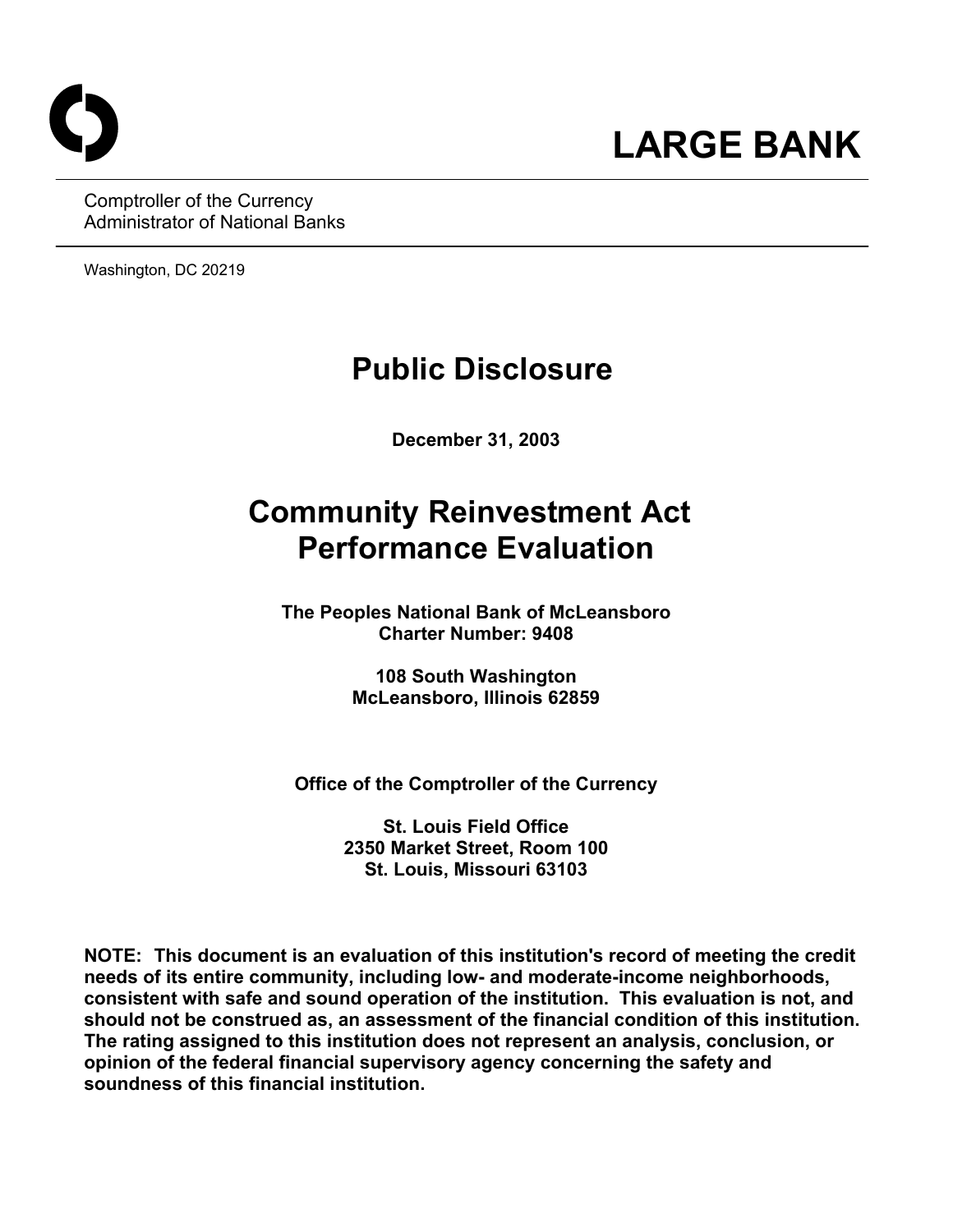## **Table of Contents**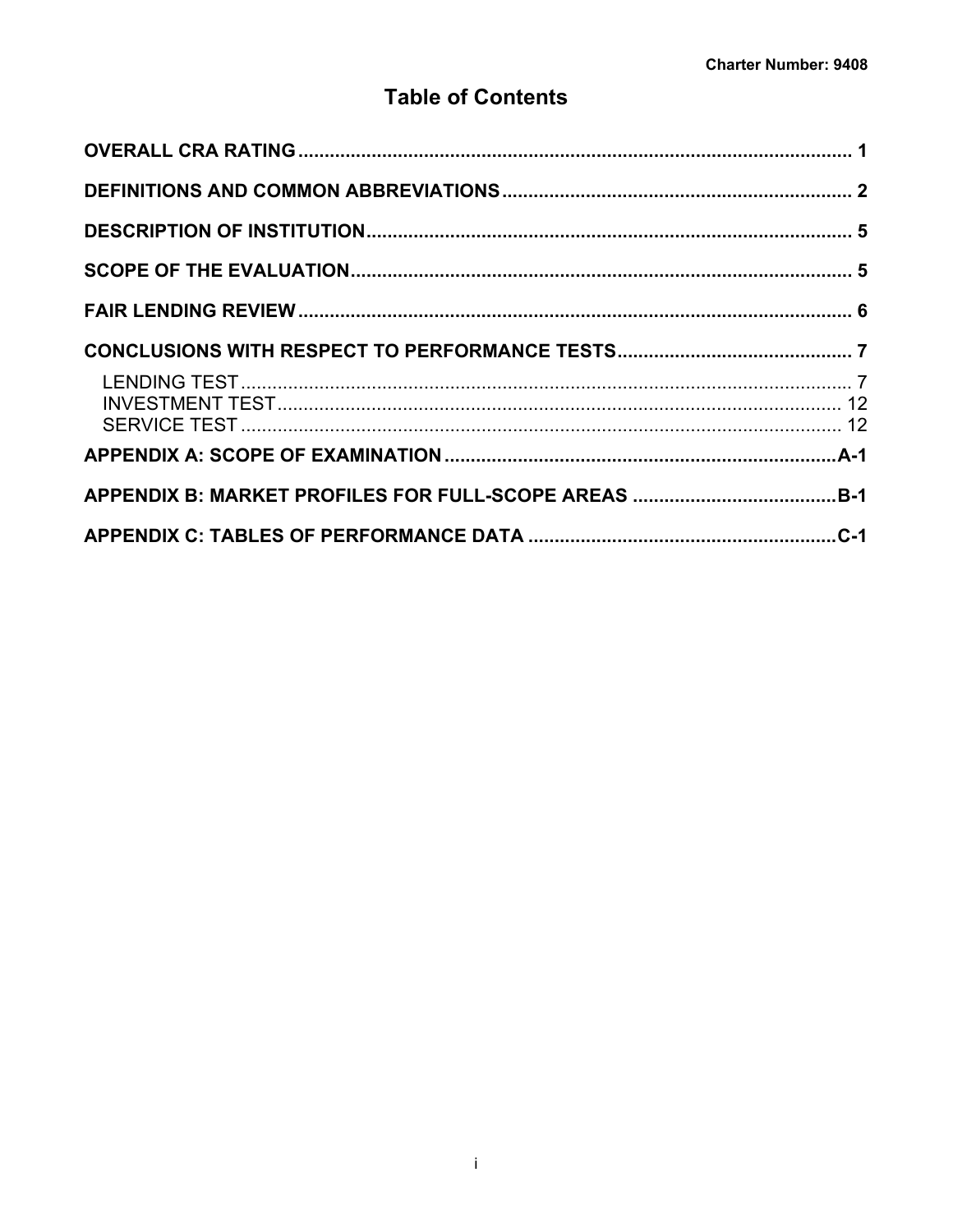## **Overall CRA Rating**

<span id="page-2-0"></span>**Institution's CRA Rating**: This institution is rated **"Satisfactory"**.

The following table indicates the performance level of **The Peoples National Bank of McLeansboro** with respect to the Lending, Investment, and Service Tests:

|                           |               | The Peoples National Bank of McLeansboro<br><b>Performance Tests</b> |                     |
|---------------------------|---------------|----------------------------------------------------------------------|---------------------|
| <b>Performance Levels</b> | Lending Test* | <b>Investment Test</b>                                               | <b>Service Test</b> |
| Outstanding               |               |                                                                      |                     |
| <b>High Satisfactory</b>  |               |                                                                      |                     |
| Low Satisfactory          |               |                                                                      |                     |
| Needs to Improve          |               |                                                                      |                     |
| Substantial Noncompliance |               |                                                                      |                     |

\* The lending test is weighted more heavily than the investment and service tests when arriving at an overall rating.

The major factors that support this rating include:

- Lending levels are good.
- The geographic distribution of loans among geographies is adequate.
- The distribution of loans among borrowers of different income levels is good. This demonstrates a good responsiveness to addressing identified credit needs.
- Flexible lending practices have a positive impact on the Lending Test.
- Community development lending has a positive impact on the Lending Test.
- Investment activity reflects a good responsiveness to identified community needs.
- The accessibility of the bank's delivery systems to the geographies and individuals of different income levels is good. The bank's performance in providing community development services is good.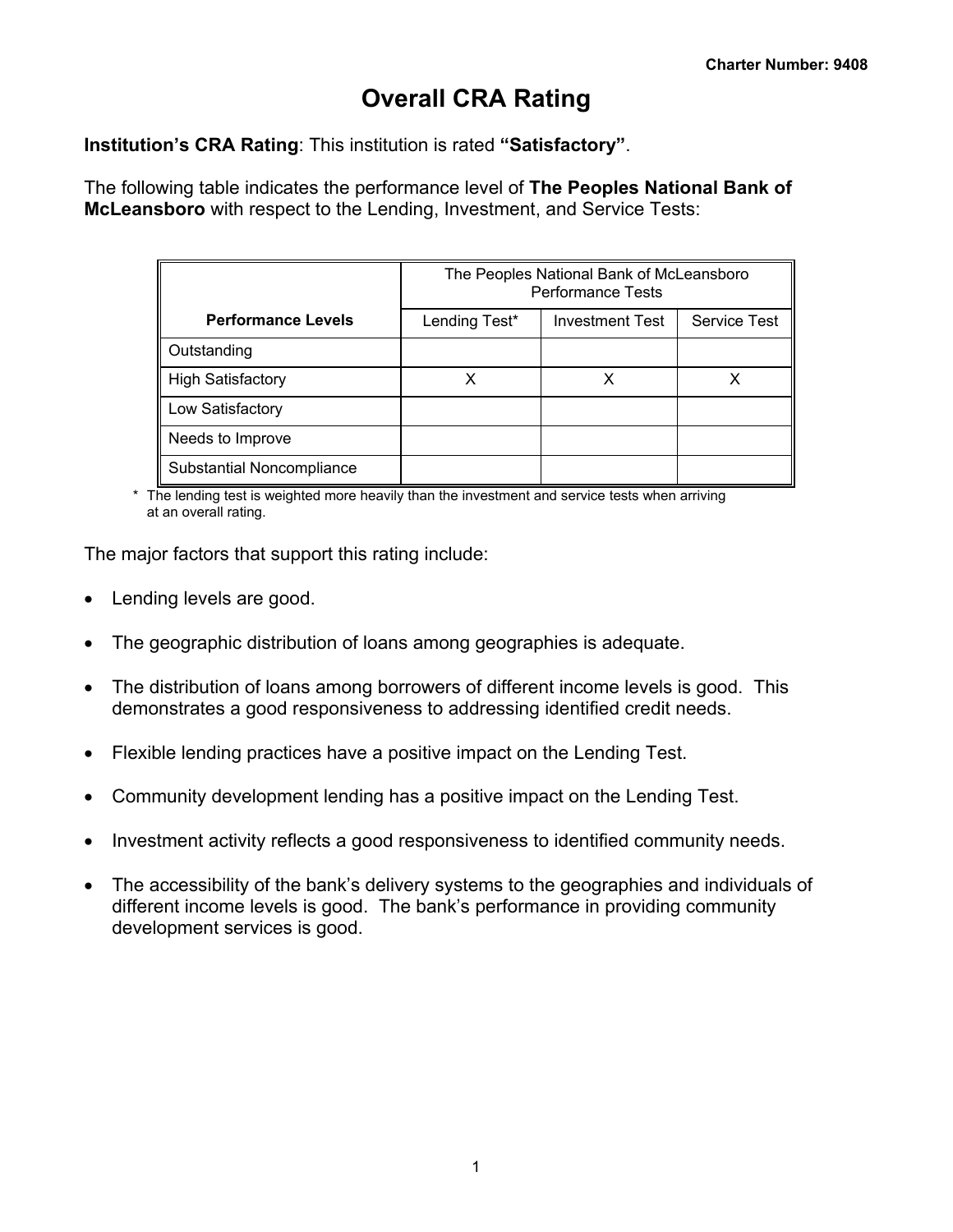## **Definitions and Common Abbreviations**

<span id="page-3-0"></span>The following terms and abbreviations are used throughout this performance evaluation, including the CRA tables. The definitions are intended to provide the reader with a general understanding of the terms, not a strict legal definition.

**Affiliate:** Any company that controls, is controlled by, or is under common control with another company. A company is under common control with another company if the same company directly or indirectly controls both companies. A bank subsidiary is controlled by the bank and is, therefore, an affiliate.

**Aggregate Lending:** The number of loans originated and purchased by all reporting lenders in specified income categories as a percentage of the aggregate number of loans originated and purchased by all reporting lenders in the MA/assessment area.

**Block Numbering Area (BNA):** A statistical subdivision of a county for grouping and numbering blocks in non-metropolitan counties where local census statistical area committees have not established census tracts. A BNA does not cross county lines.

**Census Tract (CT):** A small subdivision of metropolitan and other densely populated counties. Census tract boundaries do not cross county lines; however, they may cross the boundaries of metropolitan areas. Census tracts usually have between 2,500 and 8,000 persons, and their physical size varies widely depending upon population density. Census tracts are designed to be homogeneous with respect to population characteristics, economic status, and living conditions to allow for statistical comparisons.

**Community Development:** Affordable housing (including multifamily rental housing) for lowor moderate-income individuals; community services targeted to low- or moderate-income individuals; activities that promote economic development by financing businesses or farms that meet the size eligibility standards of the Small Business Administration's Development Company or Small Business Investment Company programs (13 CFR 121.301) or have gross annual revenues of \$1 million or less; or, activities that revitalize or stabilize low- or moderateincome geographies.

**Community Reinvestment Act (CRA):** the statute that requires the OCC to evaluate a bank's record of meeting the credit needs of its local community, consistent with the safe and sound operation of the bank, and to take this record into account when evaluating certain corporate applications filed by the bank.

**Consumer Loan(s):** A loan(s) to one or more individuals for household, family, or other personal expenditures. A consumer loan does not include a home mortgage, small business, or small farm loan. This definition includes the following categories: motor vehicle loans, credit card loans, home equity loans, other secured consumer loans, and other unsecured consumer loans.

**Family:** Includes a householder and one or more other persons living in the same household who are related to the householder by birth, marriage, or adoption. The number of family households always equals the number of families; however, a family household may also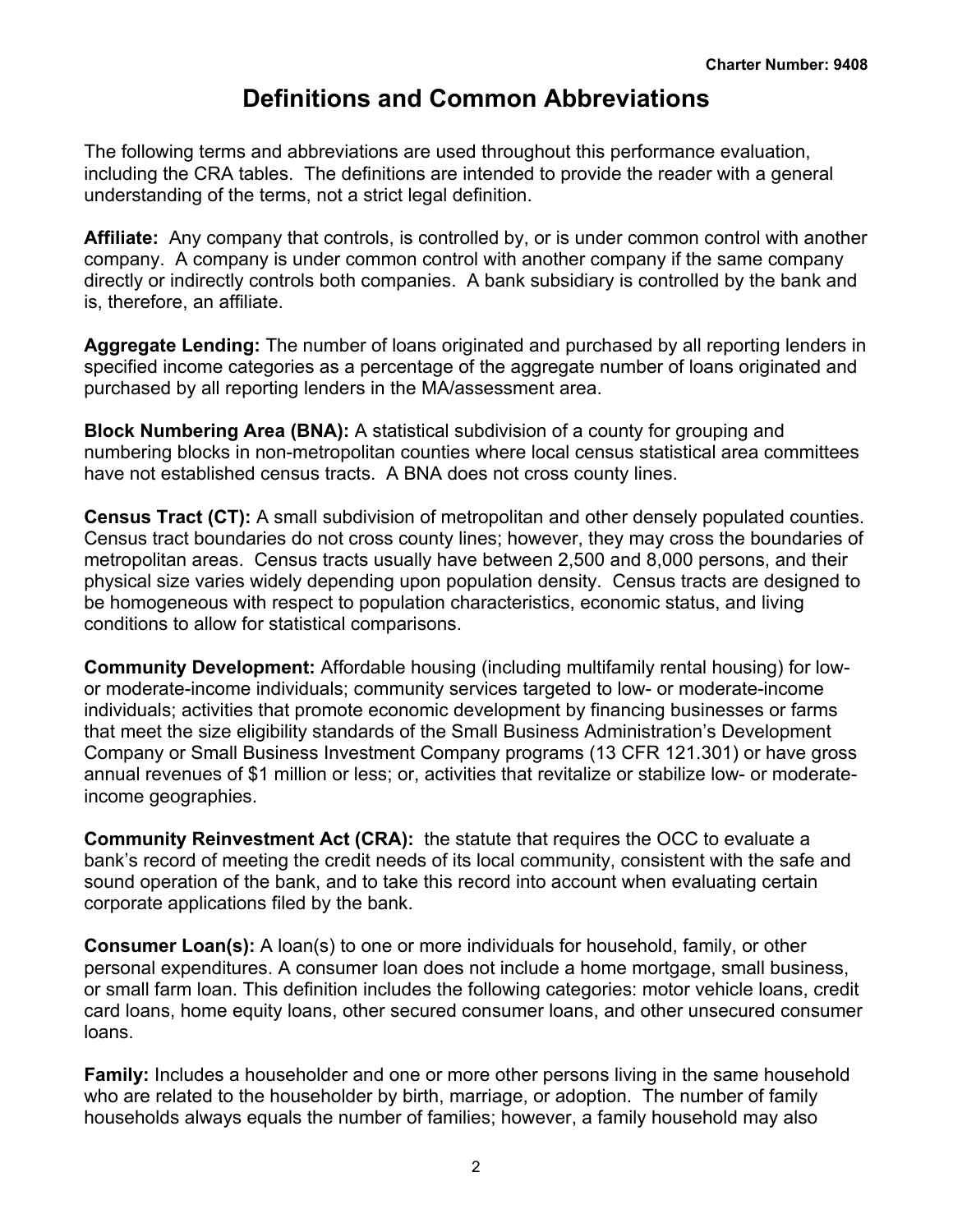include non-relatives living with the family. Families are classified by type as either a marriedcouple family or other family, which is further classified into 'male householder' (a family with a male household and no wife present) or 'female householder' (a family with a female householder and no husband present).

**Full Review:** Performance under the Lending, Investment, and Service Tests is analyzed considering performance context, quantitative factors (e.g., geographic distribution, borrower distribution, and total number and dollar amount of investments), and qualitative factors (e.g., innovativeness, complexity, and responsiveness).

**Geography:** A census tract or a block numbering area delineated by the United States Bureau of the Census in the most recent decennial census.

**Home Mortgage Disclosure Act (HMDA):** The statute that requires certain mortgage lenders that do business or have banking offices in a metropolitan area to file annual summary reports of their mortgage lending activity. The reports include such data as the race, gender, and the income of applications, the amount of loan requested, and the disposition of the application (e.g., approved, denied, and withdrawn).

**Home Mortgage Loans:** such loans include home purchase and home improvement loans, as defined in the HMDA regulation. This definition also includes loans for multifamily (five or more families) dwellings, loans for the purchase of manufactured homes and refinancing of home improvement and home purchase loans.

**Household:** Includes all persons occupying a housing unit. Persons not living in households are classified as living in group quarters. In 100 percent tabulations, the count of households always equals the count of occupied housing units.

**Limited Review:** Performance under the Lending, Investment, and Service Tests is analyzed using only quantitative factors (e.g., geographic distribution, borrower distribution, total number and dollar amount of investments, and branch distribution).

**Low-Income:** Individual income that is less than 50 percent of the area median income, or a median family income that is less than 50 percent, in the case of a geography.

**Market Share:** The number of loans originated and purchased by the institution as a percentage of the aggregate number of loans originated and purchased by all reporting lenders in the MA/assessment area.

**Median Family Income (MFI):** The median income determined by the U.S. Census Bureau every ten years and used to determine the income level category of geographies. Also, the median income determined by the Department of Housing and Urban Development annually that is used to determine the income level category of individuals. For any given area, the median is the point at which half of the families have income above it and half below it.

**Metropolitan Area (MA):** Any primary metropolitan area (PMA), metropolitan area (MA), or consolidated metropolitan area (CMA), as defined by the Office of Management and Budget, with a population of 250,000 or more, and any other area designated as such by the appropriate federal financial supervisory agency.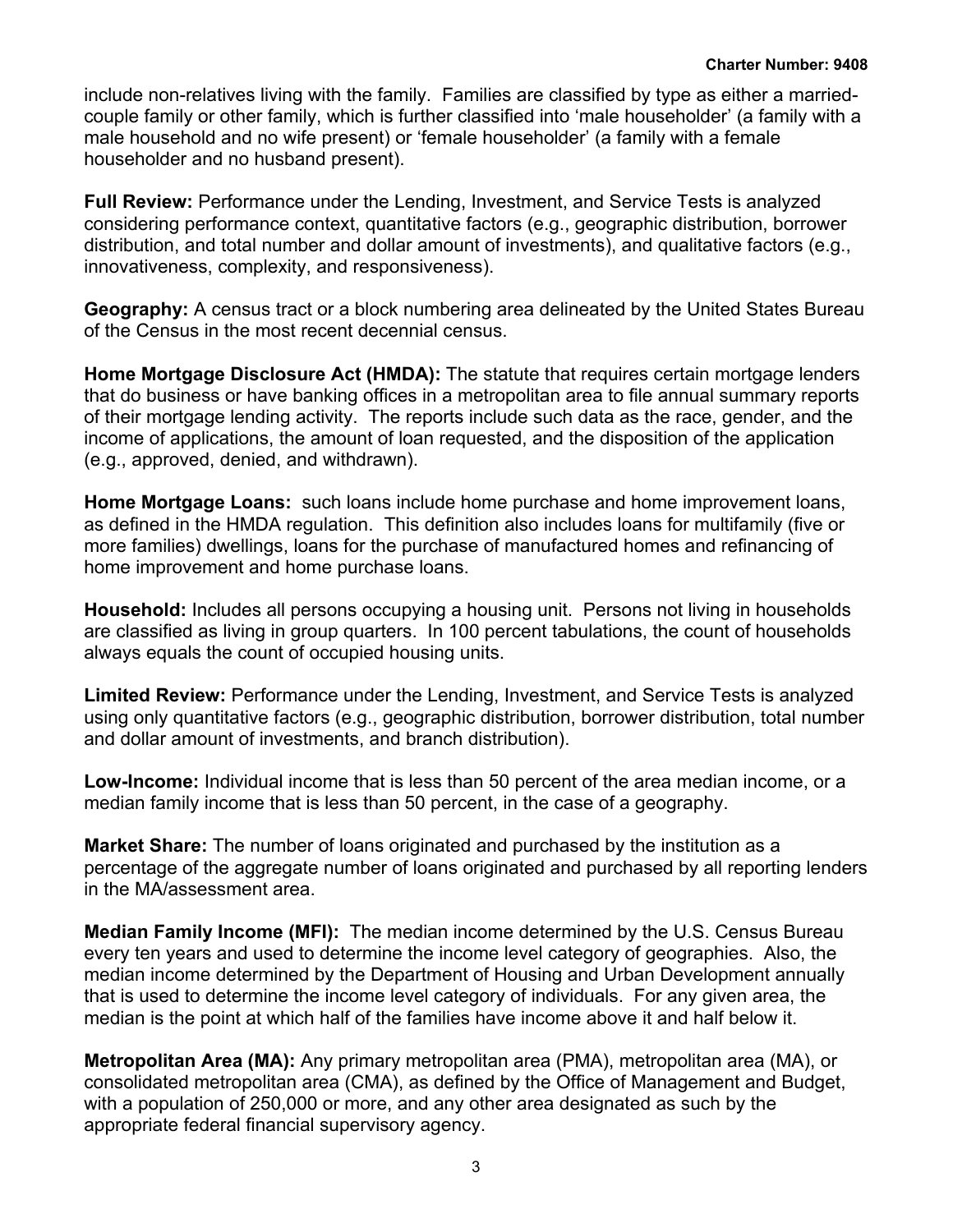**Middle-Income:** Individual income that is at least 80 percent and less than 120 percent of the area median income, or a median family income that is at least 80 percent and less than 120 percent, in the case of a geography

**Moderate-Income:** Individual income that is at least 50 percent and less than 80 percent of the area median income, or a median family income that is at least 50 percent and less than 80 percent, in the case of a geography.

**Multifamily:** Refers to a residential structure that contains five or more units**.**

**Other Products:** Includes any unreported optional category of loans for which the institution collects and maintains data for consideration during a CRA examination. Examples of such activity include consumer loans and other loan data an institution may provide concerning its lending performance.

**Owner-Occupied Units:** Includes units occupied by the owner or co-owner, even if the unit has not been fully paid for or is mortgaged.

**Qualified Investment:** A qualified investment is defined as any lawful investment, deposit, membership share, or grant that has as its primary purpose community development.

**Rated Area:** A rated area is a state or multi-state metropolitan area. For an institution with domestic branches in only one state, the institution's CRA rating would be the state rating. If an institution maintains domestic branches in more than one state, the institution will receive a rating for each state in which those branches are located. If an institution maintains domestic branches in two or more states within a multi-state metropolitan area, the institution will receive a rating for the multi-state metropolitan area.

**Small Loan(s) to Business(es):** A loan included in 'loans to small businesses' as defined in the Consolidated Report of Condition and Income (Call Report) and the Thrift Financial Reporting (TFR) instructions. These loans have original amounts of \$1 million or less and typically are either secured by nonfarm or nonresidential real estate or are classified as commercial and industrial loans. However, thrift institutions may also exercise the option to report loans secured by nonfarm residential real estate as "small business loans" if the loans are reported on the TFR as nonmortgage, commercial loans.

**Small Loan(s) to Farm(s):** A loan included in 'loans to small farms' as defined in the instructions for preparation of the Consolidated Report of Condition and Income (Call Report). These loans have original amounts of \$500,000 or less and are either secured by farmland, or are classified as loans to finance agricultural production and other loans to farmers.

**Tier One Capital:** The total of common shareholders' equity, perpetual preferred shareholders' equity with non-cumulative dividends, retained earnings and minority interests in the equity accounts of consolidated subsidiaries.

**Upper-Income:** Individual income that is more than 120 percent of the area median income, or a median family income that is more than 120 percent, in the case of a geography.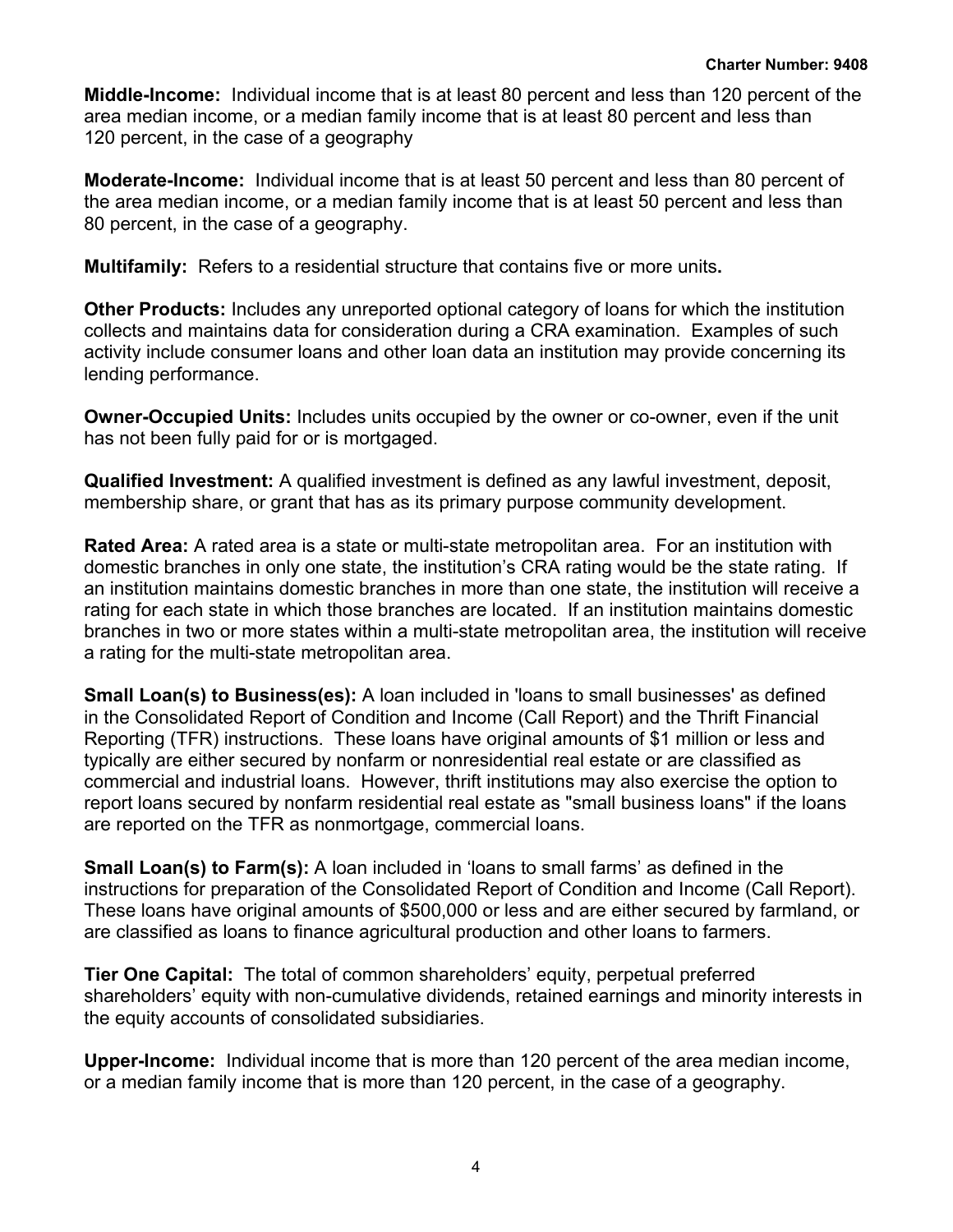## **Description of Institution**

<span id="page-6-0"></span>The Peoples National Bank of McLeansboro (PNB) is a community bank headquartered in McLeansboro, Illinois. It is an intrastate bank with nine branch offices located in the State of Illinois. PNB is a wholly owned subsidiary of Market Street Bancshares, Inc. (MSB) headquartered in Mount Vernon, Illinois, with total assets of approximately \$500 million. MSB is a one-bank holding company. As of September 30, 2003, PNB reported total assets of \$431 million. The number of branches detailed above does not correspond to the number of branches detailed in Appendix D because we didn't evaluate the performance in St. Clair County, Illinois as detailed on page 6.

Merger activity has occurred since the previous CRA Public Evaluation dated November 17, 1998, when PNB was rated "Satisfactory". In May 1999, PNB acquired a full service branch and a drive-up facility from Mercantile Bank. The full service branch is located in Hamilton County. The drive-up facility was located in Jefferson County, but was subsequently closed.

PNB is a full service lender offering various loan and deposit products. PNB offers home mortgage loans, consumer loans, and a full range of business and agricultural loans. As of September 30, 2003, net loans represented 72 percent of total assets and consisted of commercial and commercial real estate loans (41 percent), agricultural and agricultural real estate loans (28 percent), residential real estate loans (24 percent), other loans (5 percent), and consumer loans (2 percent).

There are no legal, financial, or other factors impeding PNB's ability to help meet the credit needs of the communities it serves. As of September 30, 2003, PNB reported Tier One 1 capital of \$32 million.

## **Scope of the Evaluation**

## **Evaluation Period/Products Evaluated**

The evaluation period is from November 18, 1998 through December 31, 2003. However, PNB didn't become subject to the large bank CRA performance standards until January 1, 2000. Prior to this date, they were subject to the small bank CRA performance standards and weren't required to collect small loans to businesses and farms loan data. PNB isn't presently required to collect home mortgage loan data because it didn't have a branch office in a metropolitan statistical area (MSA) until it opened an office in Swansea, Illinois in August 2003. Swansea, Illinois is located in St. Clair County, within the St. Louis, Missouri - Illinois MSA. However, PNB has voluntarily maintained home purchase and home mortgage refinance loan data for 2001 and 2002. PNB didn't collect home improvement and multifamily loan data during this time period. Consequently, Table 3 – Geographic Distribution of Home Improvement Loans, Table 5 - Geographic Distribution of Multifamily Loans, and Table 9 – Borrower Distribution of Home Improvement Loans, located in Appendix C, were excluded from this report. Additionally, Table 1 – Other Products and Table 13 – Geographic and Borrower Distribution of Consumer Loans were also excluded from this report, as PNB didn't offer any consumer loans or other loan products for analysis purposes. Our analysis didn't consider loan data for 2003 because PNB wasn't required to have the data available until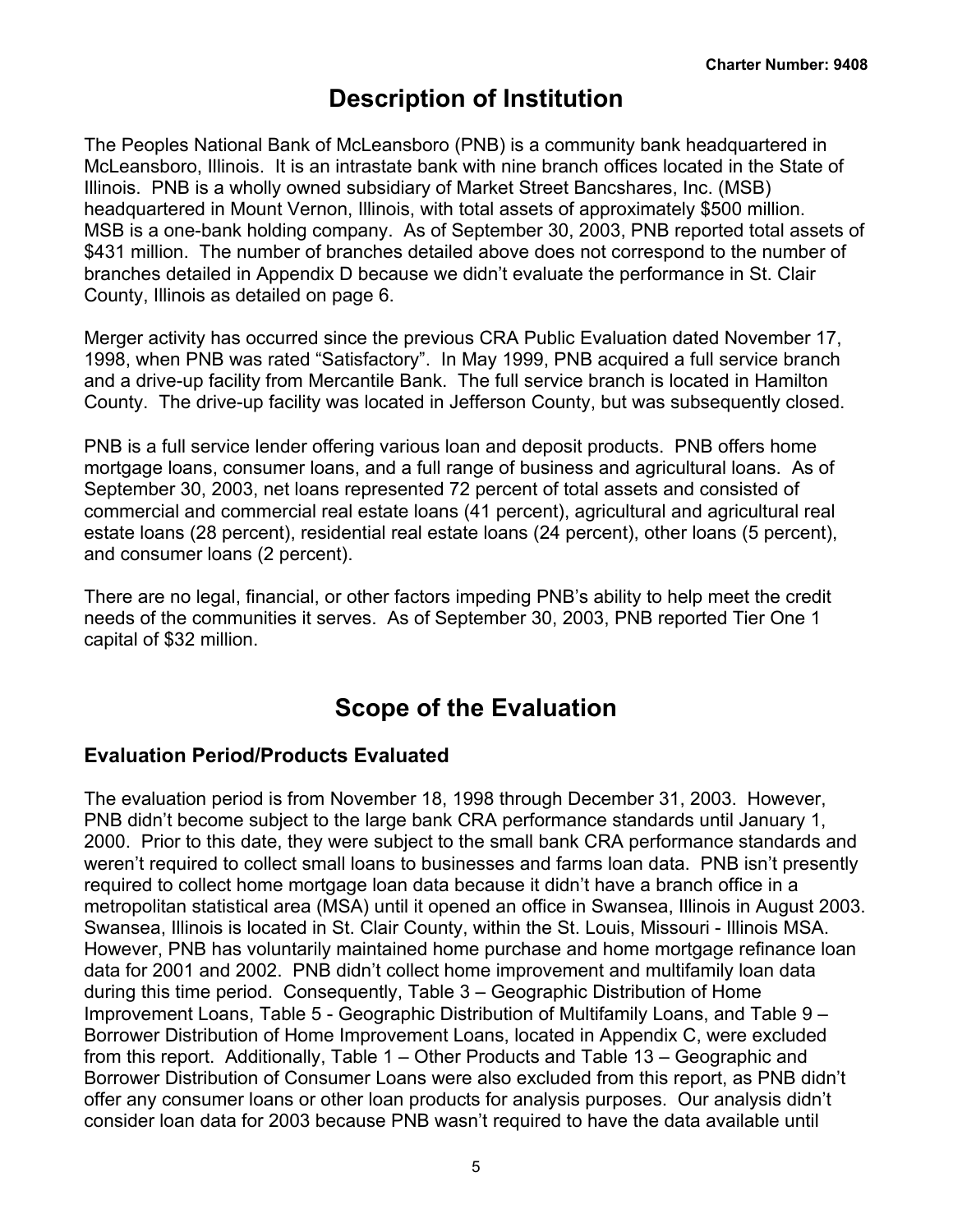<span id="page-7-0"></span>March 1, 2004. PNB wasn't subject to the Investment and Service Test prior to January 1, 2000. Our analysis mainly focused on home mortgage loan data from January 1, 2001 through December 31, 2002, small loans to businesses and farms from January 1, 2000 through December 31, 2002, and community development (CD) loans, the Investment Test, and Services Test from January 1, 2000 through December 31, 2003. However, we did consider qualified investments, CD services, and CD loans for the entire evaluation period.

## **Data Integrity**

We tested PNB's home mortgage loans (2001 and 2002 loan data) and publicly filed information for small loans to businesses and farms (2000, 2001, and 2002 loan data) for accuracy as part of this CRA evaluation. The loan data was accurate.

We also reviewed reported CD loans, qualified investments, and CD services that were submitted by PNB to verify they met the regulatory definition of CD. Some of the CD activities submitted by PNB did not meet the definition of CD. We excluded these activities from our review.

## **Selection of Areas for Full-Scope Review**

PNB has two assessments areas (AAs) consisting of Hamilton, Jefferson, Marion, Saline, and Wayne Counties and St. Clair County, which is part of the St. Louis, Missouri – Illinois MSA. Refer to Appendix A for additional information. We chose Hamilton, Jefferson, Marion, Saline, and Wayne Counties for a full-scope review. We did not consider PNB's performance in St. Clair County when evaluating the bank's CRA performance. This is because at least six months of data wasn't available to perform a meaningful analysis.

## **Ratings**

PNB's overall rating is a based on the performance of the above full-scope assessment area.

## **Other**

We contacted community representatives to assist in developing a market profile for the fullscope AA. We contacted representatives from three housing agencies, a small business development center, and an area development planning commission. We determined the opportunities to make CD loans, qualified investments, and to provide CD services do exist within the full-scope AA. However, our research revealed the opportunities to make qualified investments other than donations and grants are somewhat limited.Refer to the Market Profile in Appendix B for detailed information on AA needs.

## **Fair Lending Review**

We found no evidence of illegal discrimination or other illegal credit practices.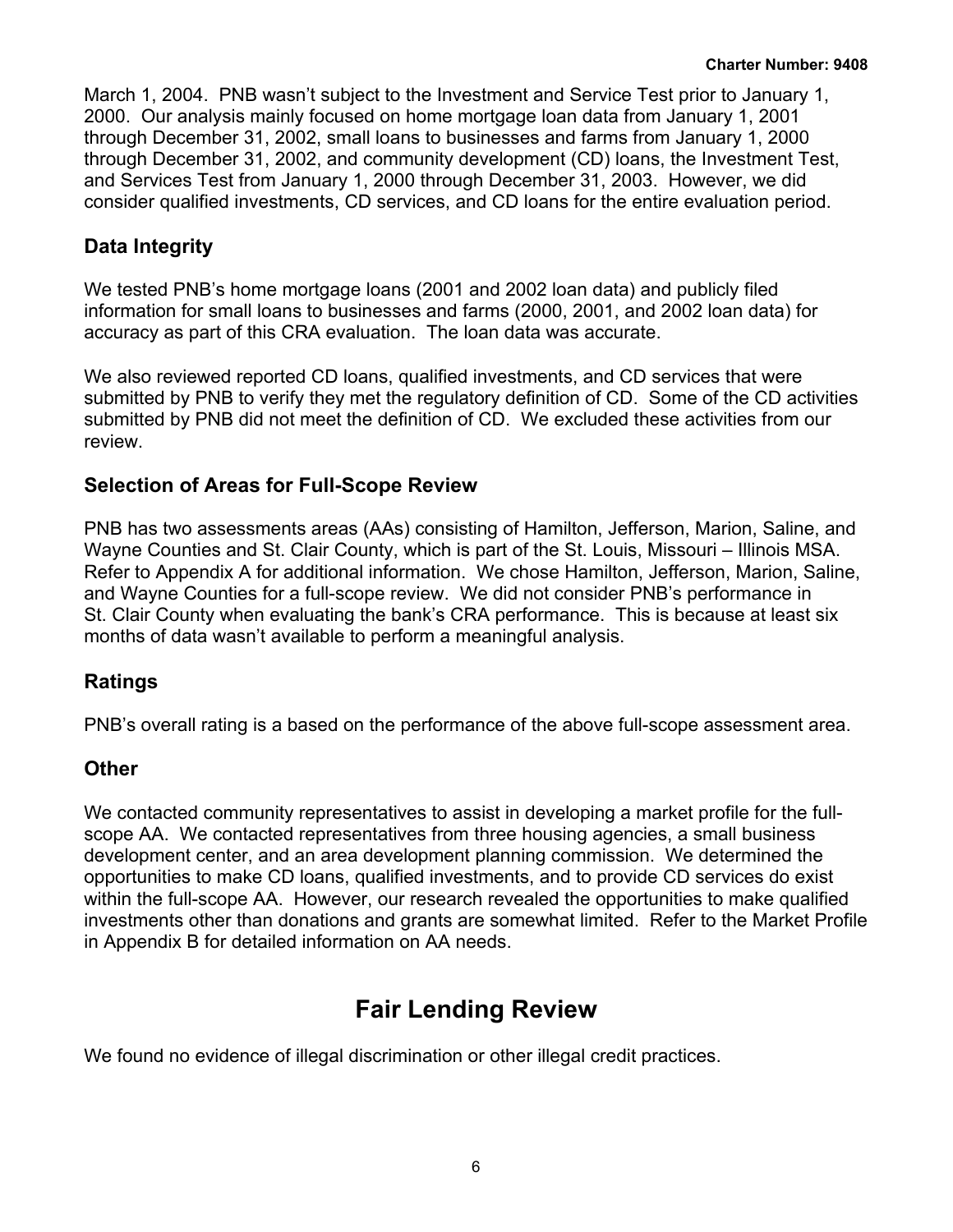## **Conclusions with Respect to Performance Tests**

## <span id="page-8-0"></span>**LENDING TEST**

## **Conclusions for Areas Receiving Full-Scope Reviews**

The bank's performance under the Lending Test is rated "High Satisfactory". Based on the full-scope review the bank's performance in Hamilton, Jefferson, Marion, Saline, and Wayne Counties is good.

## **Lending Activity**

Refer to Table 1 – Lending Volume for the facts and data used to evaluate the bank's lending activity.

PNB's lending activity in the AA is good. HMDA market share data isn't available because PNB is not required to collect or report this data.

In the AA, 19 percent, 46 percent, and 35 percent of the loans originated/purchased were home mortgage loans, small loans to businesses, and small loans to farms, respectively. CD loans represented less than 1 percent of total loans.

Among home mortgage loans in the AA, 32 percent and 68 percent were home purchase and home mortgage refinance loans, respectively. As previously mentioned, PNB didn't collect home improvement and multifamily loan data.

In the AA, PNB's lending activity is good given its deposit market share. PNB ranks 1st in terms of depository institutions with a 17.8 percent market share. According to 2002 aggregate CRA loan data, PNB was the largest originator/purchaser, in terms of number and dollar amount, of small loans to farms with a 45.6 percent market share (number of loans). PNB was the third largest and first largest originator/purchaser of small loans to businesses in terms of number of loans and dollar amount of loans, respectively. PNB's market share was 13.7 percent and 24.4 percent, respectively.

## **Distribution of Loans by Income Level of the Geography**

The geographic distribution of PNB's home mortgage loans and small loans to businesses and farms in the AA is adequate. In evaluating the geographic distribution of loans in the one lowincome geography (BNA 0510.00 in Jefferson County), we considered PNB doesn't have any branches in this geography and the existence of four full service banks located in this geography. This impacted PNB's ability to meet the credit needs of individuals and business owners in this geography. See the Market Profile section of this report in Appendix B for additional information.

In the AA, we place more weight on the distribution of small loans to businesses, then small loans to farms, and then home mortgage refinance loans because they represent the largest percentage of loans originated/purchased in the AA. As previously mentioned, HMDA market share data was not available because PNB is not required to collect and report this data.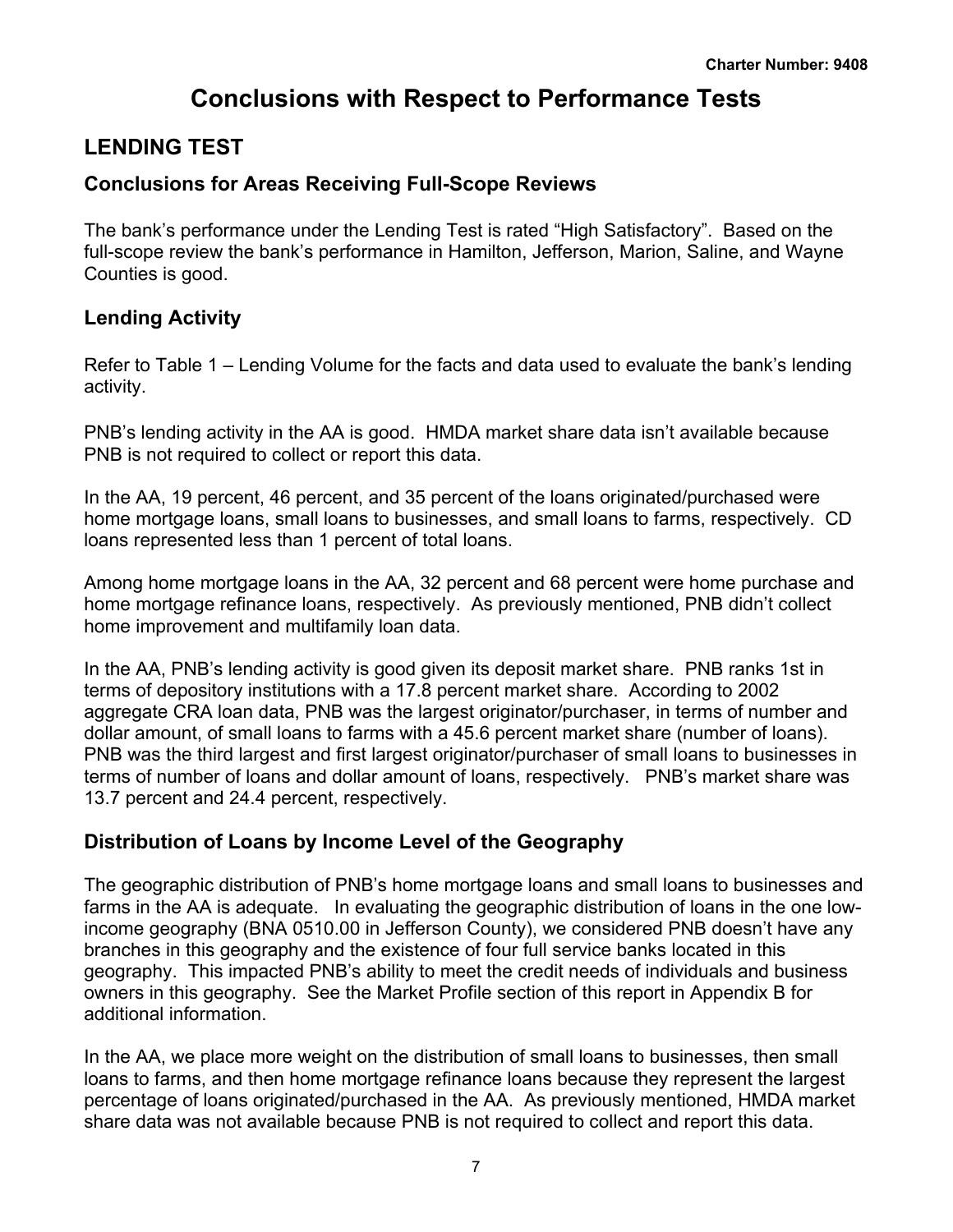### **Home Mortgage Loans**

Refer to Tables 2 and 4 in Appendix C for the facts and data used to evaluate the geographic distribution of the bank's home mortgage loan originations/purchases.

#### Home Purchase Loans

In the AA, the geographic distribution of home purchase loans is adequate. The portion of home purchase loans in moderate-income geographies is lower than the portion of owneroccupied housing units that are within those geographies. PNB didn't originate any home purchase loans in the one low-income geography. However, this isn't a concern given only 1 percent of owner-occupied housing units are within this geography, the percentage difference is represented by only two loans, and the reasons detailed on page 7 with regard to competition from other banks.

#### Home Mortgage Refinance Loans

In the AA, the geographic distribution of home mortgage refinance loans is poor. The portion of home mortgage refinance loans in moderate-income geographies is significantly lower than the portion of owner-occupied housing units that are within those geographies. PNB didn't originate any home mortgage refinance loans in the one low-income geography. However, this isn't a concern given only one percent of owner-occupied housing units are within this geography and the reasons detailed on page 7.

#### **Small Loans to Businesses**

Refer to Table 6 in Appendix C for the facts and data used to evaluate the geographic distribution of the bank's origination/purchase of small loans to businesses.

In the AA, the geographic distribution of small loans to businesses is adequate. The portion of small loans to businesses in the one low-income geography is significantly lower than the portion of businesses that are within the one geography. PNB's market share of loans in the one low-income geography is significantly lower than its overall market share. However, this isn't a concern given the reasons detailed on page 7. The portion of small loans to businesses in moderate-income geographies is lower than the portion of businesses that are within those geographies. PNB's market share of loans in moderate-income geographies is lower than its overall market share.

#### **Small Loans to Farms**

Refer to Table 7 in Appendix C for the facts and data used to evaluate the geographic distribution of the bank's origination/purchase of small loans to farms.

In the AA, the geographic distribution of small loans to farms is adequate. The portion of small loans to farms in low- and moderate-income geographies is significantly lower than the portion of farms that are within those geographies. PNB's low level of lending in the one low-income geography isn't a concern given the reason detailed on page 7 and the fact this geography primarily consists of housing units and retail and light manufacturing businesses. Consequently, the opportunity to make small loans to farms in this geography is minimal.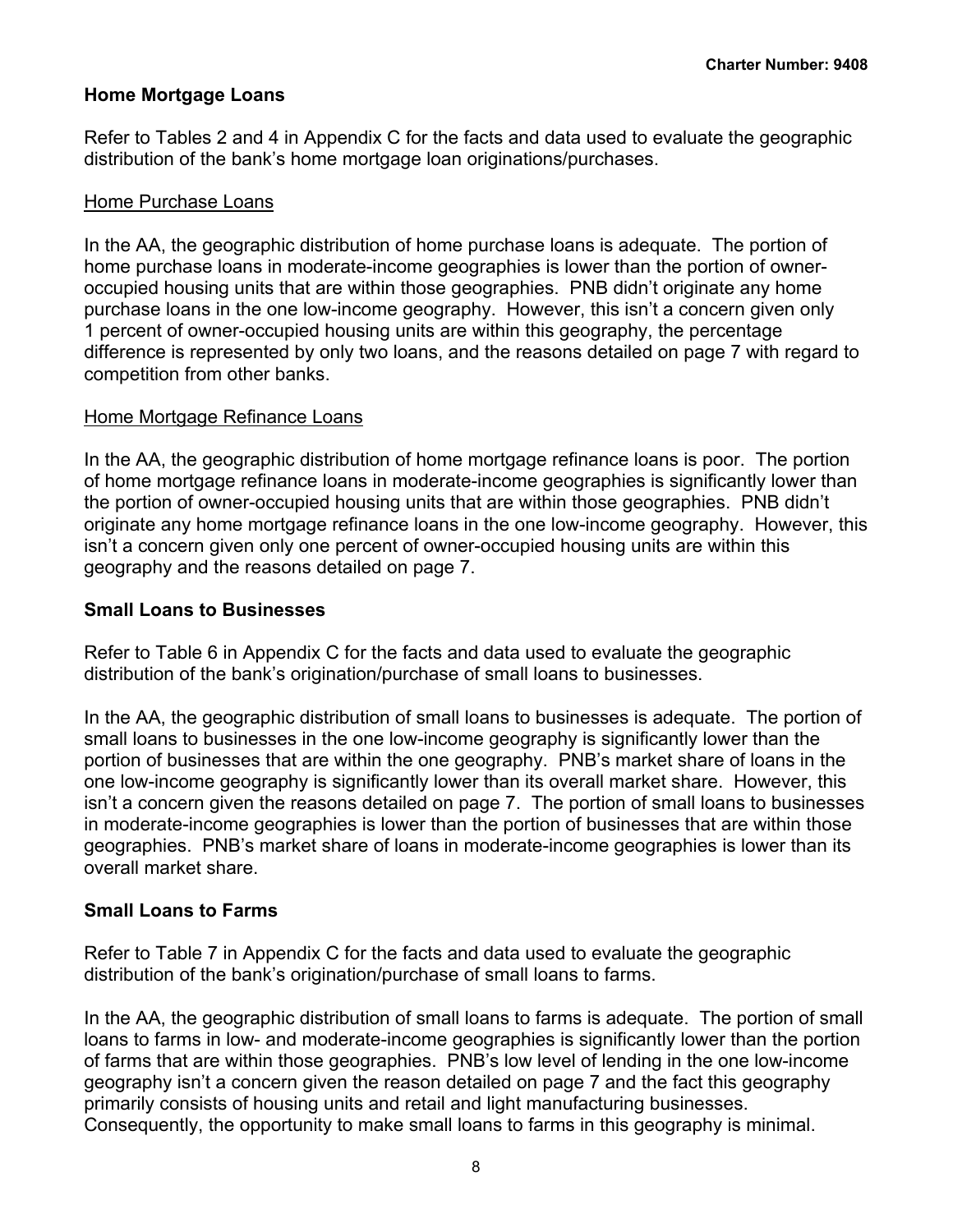PNB's low level of lending in moderate-income geographies isn't a concern since many of the farms are located in geographies where PNB doesn't have branch offices and there are other financial institutions that do have offices in these geographies. See the Market Profile section of this report in Appendix B for additional information. PNB's market share of loans in low- and moderate-income geographies is lower than its overall market share.

## **Lending Gap Analysis**

We reviewed lending activity and didn't identify any unexplained conspicuous gaps.

### **Inside/Outside Ratio**

A majority (86 percent) of home mortgage loans originated/purchased by PNB during the evaluation period was within the bank's AA. PNB originated/purchased 86 percent and 87 percent of home purchase and home mortgage refinance loans respectively, within its AA. PNB originated/purchased 77 percent and 85 percent of small loans to businesses and farms, respectively, within its AA. All CD loans were originated within its AA. We gave positive consideration to this record of lending within the AA when drawing conclusions relative to the overall geographic distribution of lending by income level of geography.

## **Distribution of Loans by Income Level of the Borrower**

The borrower distribution of PNB's home mortgage loans and small loans to businesses and farms reflects good performance in the AA. As previously mentioned, PNB didn't collect home improvement and multifamily loan data.

In the AA, we placed more weight on the distribution of small loans to businesses, then small loans to farms, and then home mortgage refinance loans because they represent the largest percentage of loans originated/purchased in the AA.

### **Home Mortgage Loans**

Refer to Tables 8 and 10 in Appendix C for the facts and data used to evaluate the borrower distribution of the bank's home mortgage loan originations/purchases.

In evaluating the borrower distribution of home mortgage loans, we considered the percentage of families that live below the poverty level and the barriers this might have on home ownership.

### Home Purchase Loans

In the AA, PNB has done a good job of addressing the low- and moderate-income borrower credit needs for home purchase loans, an identified credit need. When assessing PNB's performance, we took into consideration the percentage of families that live below the poverty level. The percentage of families that live below the poverty level range from 11.5 percent in Wayne County to 17.8 percent in Hamilton County. Furthermore, 54 percent of all low-income families live below the poverty level. The portion of home purchase loans to low-income borrowers is significantly lower than the portion of AA families who are low-income. The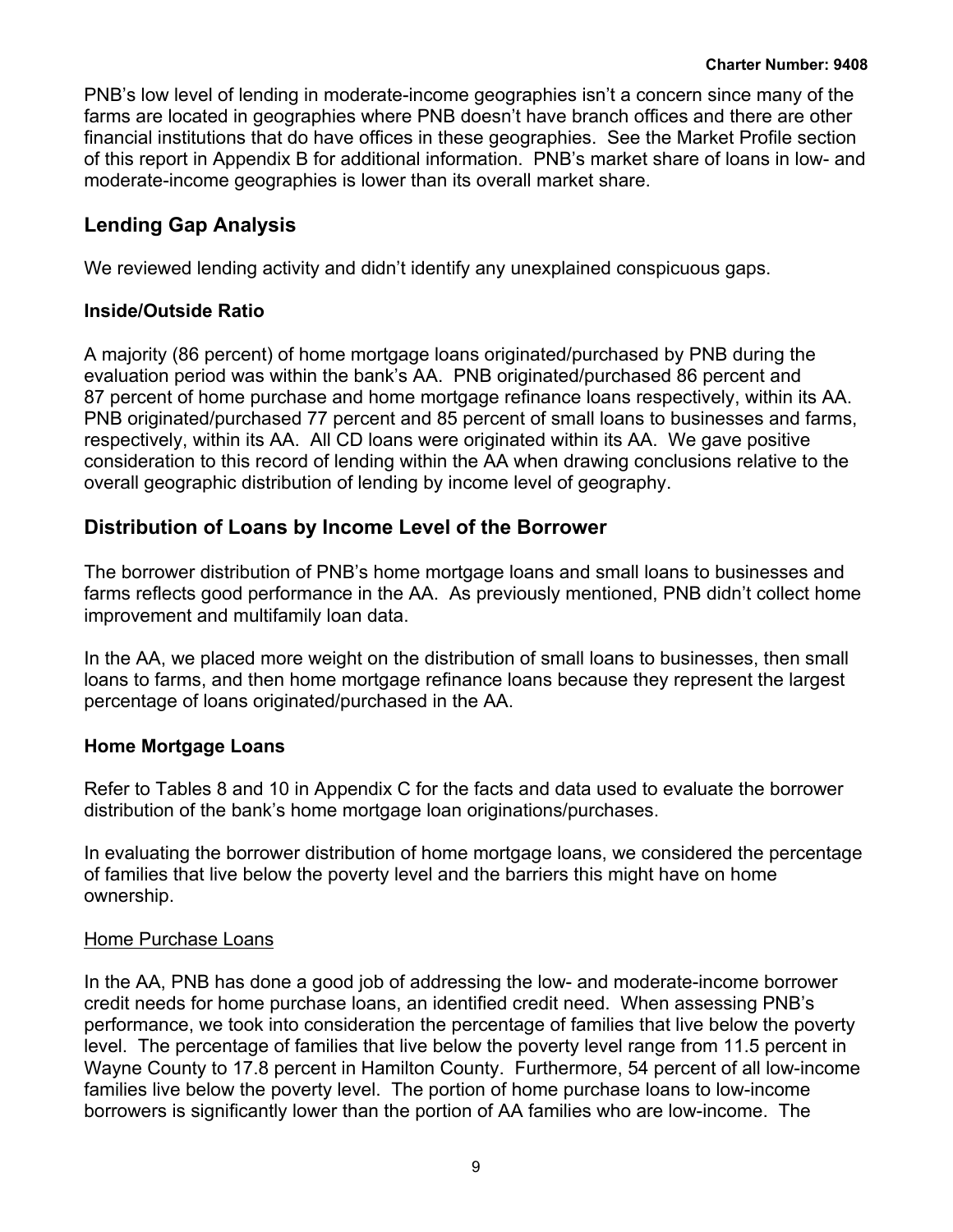portion of home purchase loans to moderate-income borrowers significantly exceeds the portion of AA families who are moderate-income.

#### Home Mortgage Refinance Loans

In the AA, PNB has done an adequate job of addressing the low- and moderate-income borrower credit needs for home mortgage refinance loans. When assessing the bank's performance, we took into consideration the percentage of families that live below the poverty level, as previously discussed. The portion of home mortgage refinance loans to low-income borrowers is significantly lower than the portion of AA families who are low-income. The portion of home mortgage refinance loans to moderate-income borrowers is lower than the portion of AA families who are moderate-income.

### **Small Loans to Businesses**

Refer to Table 11 in Appendix C for the facts and data used to evaluate the borrower distribution of the bank's origination/purchase of small loans to businesses.

In the AA, the borrower distribution of small loans to businesses is excellent. The portion of PNB's loans extended to businesses with revenues of \$1 million or less significantly exceeds the portion of area businesses that have revenues of \$1 million or less. Furthermore, PNB's market share of loans to businesses with revenues of \$1 million or less significantly exceeds its overall market share to businesses in the AA.

## **Small Loans to Farms**

Refer to Table 12 in Appendix C for the facts and data used to evaluate the borrower distribution of the bank's origination/purchase of small loans to farms.

In the AA, the borrower distribution of small loans to farms is excellent. The portion of PNB's loans extended to farms with revenues of \$1 million or less exceeds the portion of area farms that have revenues of \$1 million or less. Furthermore, PNB's market share of loans to farms with revenues of \$1 million or less significantly exceeds its overall market share to farms in the AA.

## **Community Development Lending**

Refer to Table 1 - Lending Volume in Appendix C for the facts and data used to evaluate the bank's level of CD lending. This table includes all CD loans, including multifamily loans that also qualify as CD loans. Table 5 – Geographic Distribution of Multifamily Loans was excluded from this report, since PNB wasn't required to and didn't collect this loan data. However, PNB did provide information on one multifamily loan that qualified as a CD loan. CD lending had a positive impact on the Lending Test for the AA.

In the AA, PNB originated three CD loans totaling \$4.65 million. A summary of these loans is detailed below.

• PNB purchased a \$1.95 million Mount Vernon Industrial Development Revenue Bond with proceeds used to purchase a paint manufacturing company from the previous owners.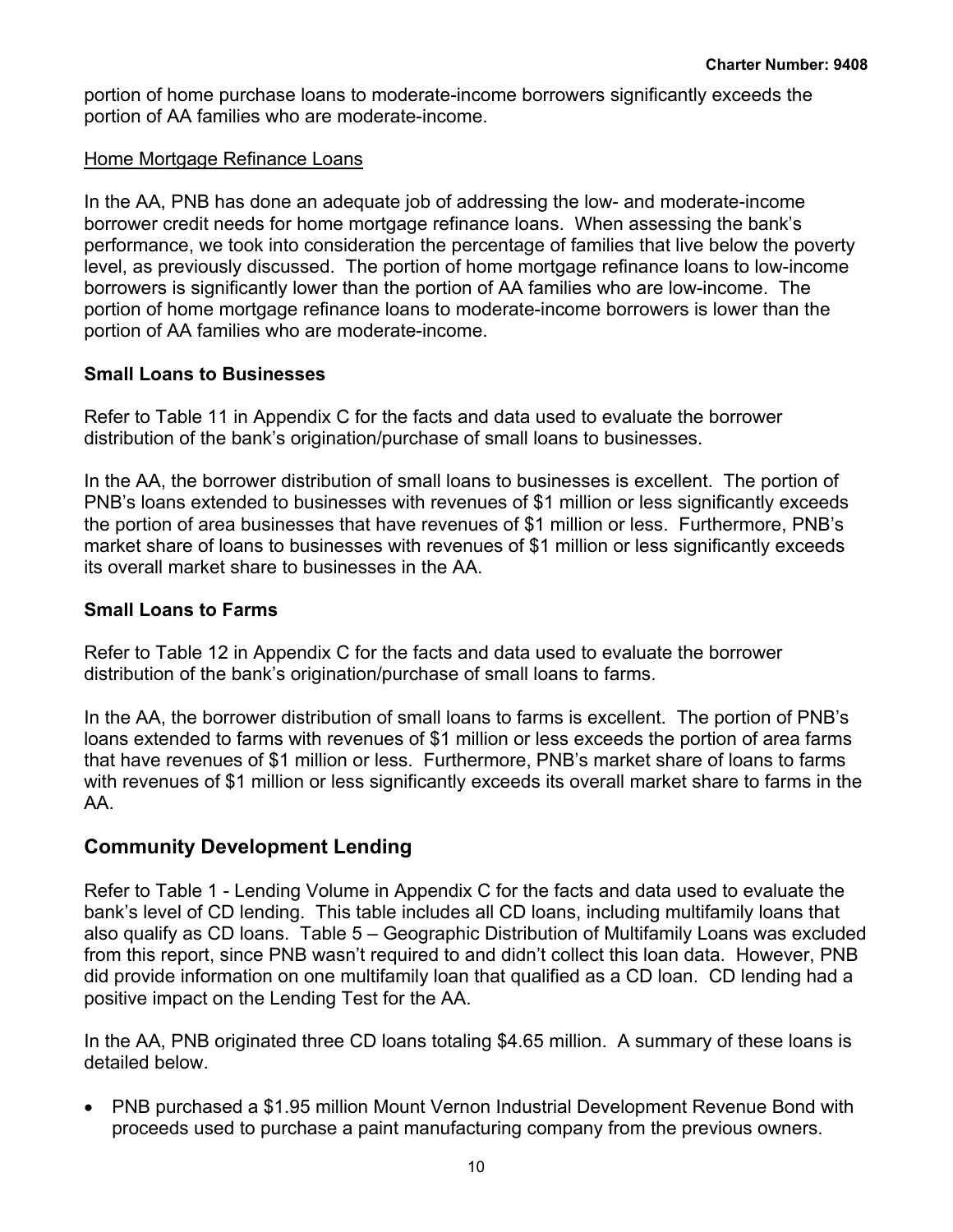This bond assisted in revitalizing and stabilizing a low-income geography since the business is located in a low-income geography within an Enterprise Zone, employs seventeen low- and moderate-income individuals, and the governing body of the Enterprise Zone approved this bond issue. Non-rated redevelopment bonds are categorized as loans for regulatory reporting purposes.

- PNB originated a \$1.7 million loan with proceeds used to refinance five residential facilities and three community individual living arrangement homes in Jefferson County for the developmentally disabled. The borrower derives income primarily from the State of Illinois Department of Human Services, which contracts with the owner of the property to provide services for individuals who require assisted living arrangements. Residents of these facilities are low- and moderate-income individuals who are wards of the State of Illinois.
- PNB originated a \$1 million loan with proceeds used to refinance a 50-unit multifamily apartment complex located in Mount Vernon, Illinois. The loan was made through the Federal Home Loan Bank's (FHLB) Community Investment Program (CIP), which provides funding to finance affordable housing primarily for low- and moderate-income individuals. Thirty-three of the fifty units are reserved for low- and moderate-income individuals.

## **Product Innovation and Flexibility**

Flexible lending practices had a positive impact on the Lending Test for this AA. PNB used two non-proprietary affordable mortgage loan programs to meet an identified credit need of affordable housing for low- and moderate-income individuals residing in the AA. The loan programs are through the United States Department of Agriculture (USDA) - Rural Development Loans and Illinois Development Housing Authority (IDHA) - First Time Homebuyers Loans. Flexible loan underwriting standards for the two loan programs are detailed below.

#### **USDA – Rural Development Loans**

- 100% financing.
- Closing costs may be financed or paid for by using Illinois League Grant money funds. The borrower must provide \$750 of closing costs if using grant money funds.

#### **IHDA – First Time Homebuyers Loans**

- Below market interest rate.
- 95% financing with Private Mortgage Insurance.
- Borrower may use Illinois League Grant money funds for closing costs.

PNB originated 158 (\$5.9 million) USDA – Rural Development Loans and 6 (\$433 thousand) IDHA – First Time Homebuyers Loans in the AA.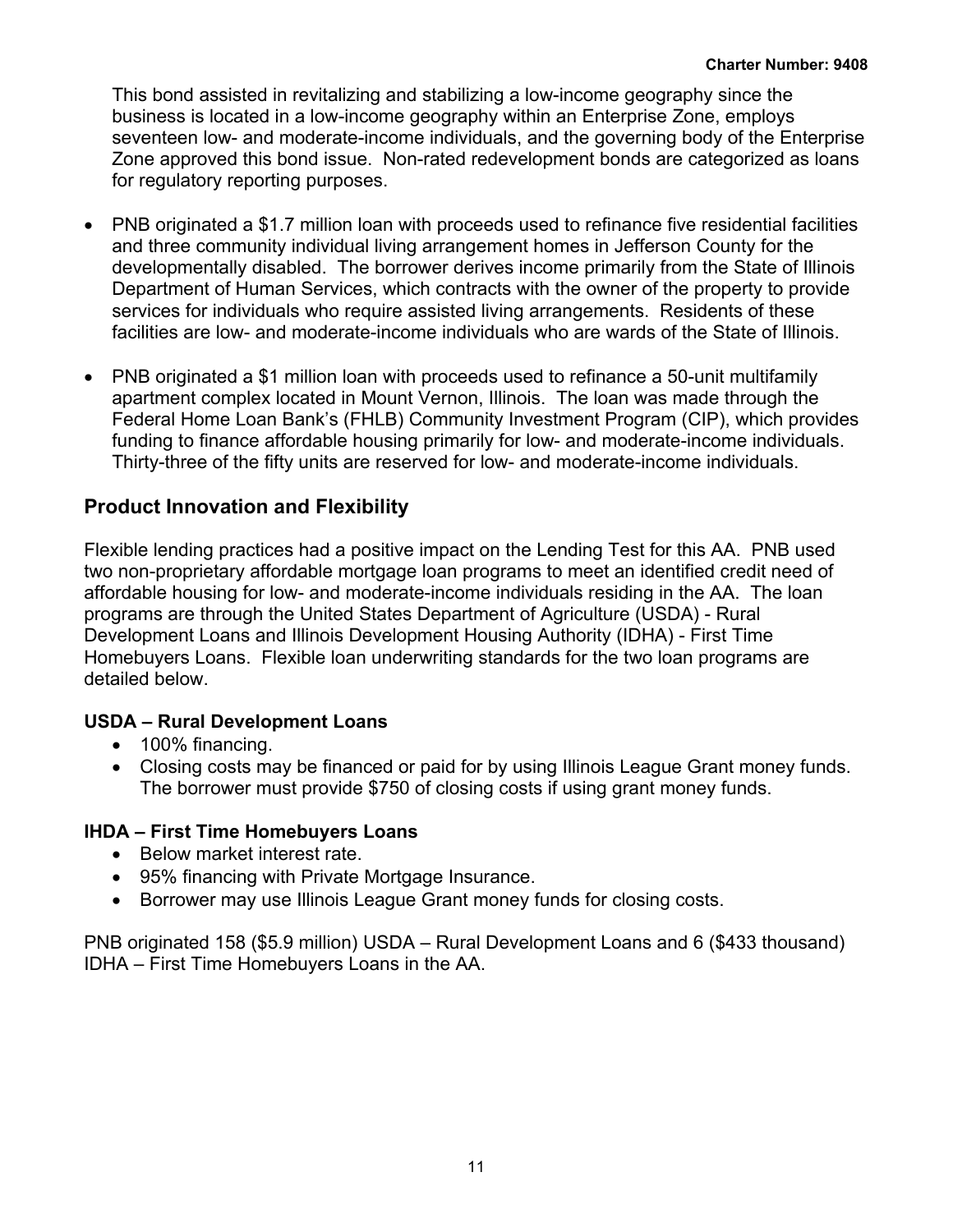## <span id="page-13-0"></span>**INVESTMENT TEST**

## **Conclusions for Areas Receiving Full-Scope Reviews**

The bank's performance under the Investment Test is rated "High Satisfactory". Based on the full-scope review, the bank's performance in the AA of Hamilton, Jefferson, Marion, Saline, and Wayne Counties is good. Refer to Table 14 in Appendix C for the facts and data used to evaluate the bank's level of qualified investments.

PNB's volume of qualified investments and responsiveness to identified credit and non-credit needs is good. In drawing our conclusions relative to this AA, we considered the fact that opportunities to make qualified investments other than donations and grants within PNB's AA or at a statewide or regional area that includes PNB's AA are somewhat limited. Refer to the Market Profile in Appendix B. Current and prior period-qualified investments total \$1 million and \$98 thousand, respectively.

Current period-qualified investments consist primarily of a \$1 million investment in a \$37 million Illinois Equity Fund – Tax Credit Investment Fund. Proceeds were used for the construction or rehabilitation of approximately 1,100 housing units for low- and moderateincome individuals residing across the State of Illinois and outside the Chicago area. The housing units consist of multifamily residential apartment complexes and single-family homes representing 23 separate housing projects. PNB acquired this investment in 2003. PNB also donated \$1 thousand to two organizations that provide social services to low- and moderateincome individuals.

Prior period-qualified investments consist of equity investments in two community development corporations (CDCs) in 1996 and 1997 that provide financing to small businesses. These organizations promote economic development by creating and retaining permanent jobs for low- and moderate-income individuals within the AA. These CDCs have originated five loans during the evaluation period for \$495 thousand.

## **SERVICE TEST**

### **Conclusions for Areas Receiving Full-Scope Reviews**

The bank's performance under the Service Test is rated "High Satisfactory". Based on the fullscope review, the bank's performance in the AA of Hamilton, Jefferson, Marion, Saline, and Wayne Counties is good.

### **Retail Banking Services**

Refer to Table 15 in Appendix C for the facts and data used to evaluate the distribution of the bank's branch delivery system and branch openings and closings.

PNBs' delivery systems are accessible to geographies and individuals of different income levels throughout the AA.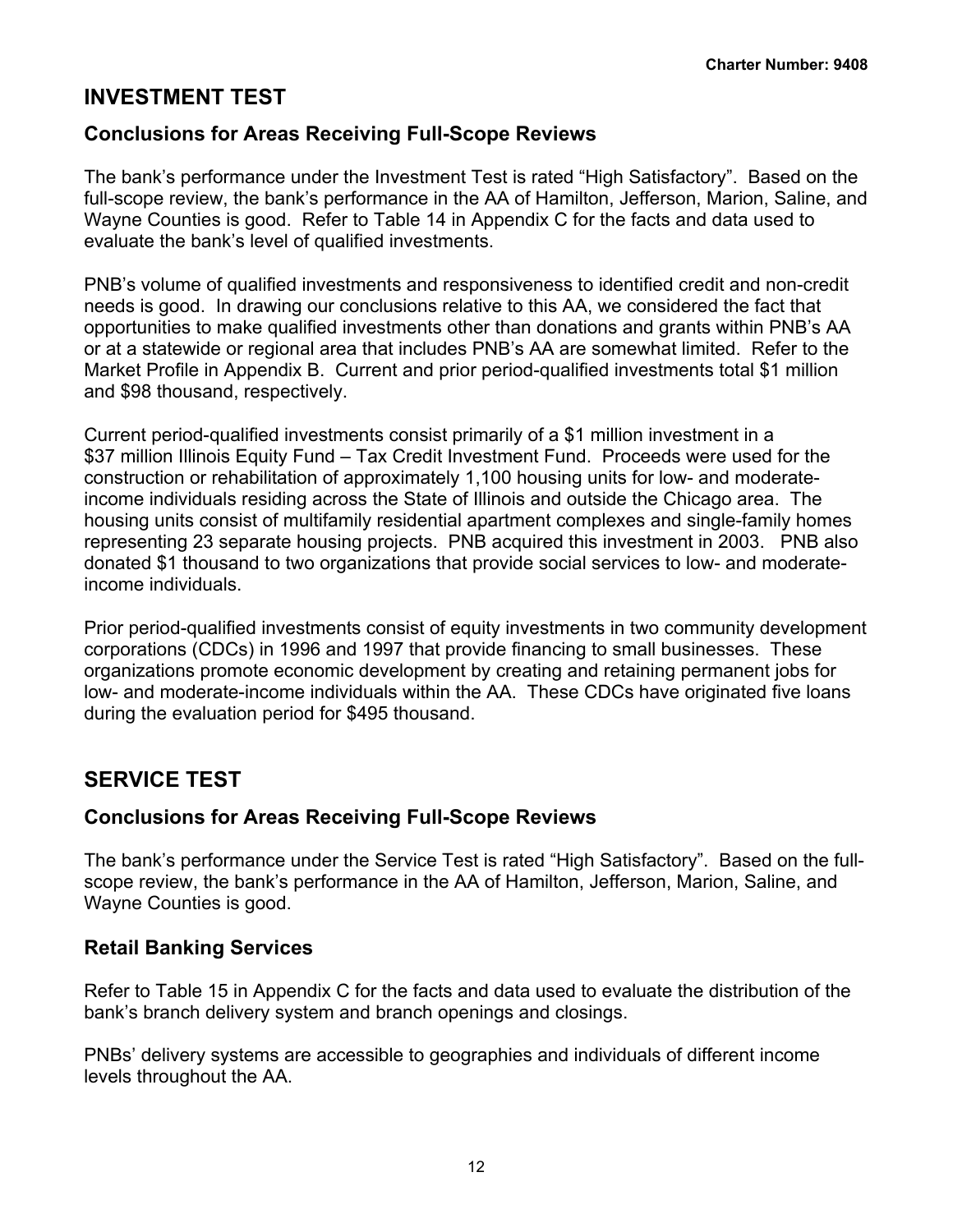PNB has eight full service branches in the AA. PNB does not have any branches in lowincome geographies. However, only 2 percent of the AA's population resides in low-income geographies. PNB's distribution of branches throughout moderate-income geographies is significantly higher than the distribution of the population living in moderate-income geographies. There were two branch openings and two branch closings all located in middleincome geographies. The branch closings didn't adversely affect the accessibility of delivery systems in the AA.

PNB's hours and services offered throughout the AA are good. Office hours and services do not vary in a way that inconveniences its AA, particularly in moderate-income geographies. PNB provides banking hours and services Monday through Thursday from 8:00 A.M. or 9:00 A.M. to 4:00 P.M. or 5:00 P.M. and extended hours on Fridays. Saturday hours are available at all eight branch offices until 12 Noon. There are no material differences in the services offered at branches in moderate-income geographies versus branches in middleincome and upper-income geographies.PNB's ATM network offers an alternative delivery system for providing retail-banking services to low- and moderate-income individuals and in low- and moderate-income geographies.In this AA, the percentage of full service ATMs in the one low-income geography and in moderate-income geographies exceeds and is lower than the percentage of the population residing in those geographies, respectively.

## **Community Development Services**

PNB's performance in providing CD services in the AA is good.

PNB's CD services have met identified needs of affordable housing and social services primarily for low- and moderate-income individuals. PNB has also provided CD services relating to economic development. A summary of these CD services is detailed below.

## **Affordable Housing**

- **Illinois League of Financial Institutions:** This organization provides grants to low- and moderate-income individuals for down payment and closing costs associated with obtaining a home loan. Grant money is funded by the FHLB. Individuals applying for a grant must attend a first time home buyer seminar. PNB representatives have assisted 39 individuals in applying for and receiving grants during the evaluation period. They have also assisted in conducting the homebuyer seminars.
- **Centralia Habitat for Humanity:**This non-profit organization provides affordable owneroccupied housing for low-income families. A PNB representative provides credit counseling to prospective homeowners.This organization has built, sold, and financed four homes to low-income individuals during the evaluation period.
- **Marion County Housing Authority:** This government organization provides and promotes affordable housing for low- and moderate-income families. This organization operates 446 public housing units and manages 277 Department of Housing and Urban Development (HUD) Section 8 Subsidized Housing Certificates. As a board member, a PNB representative reviews financial information, maintenance contracts, business plans, and future building plans.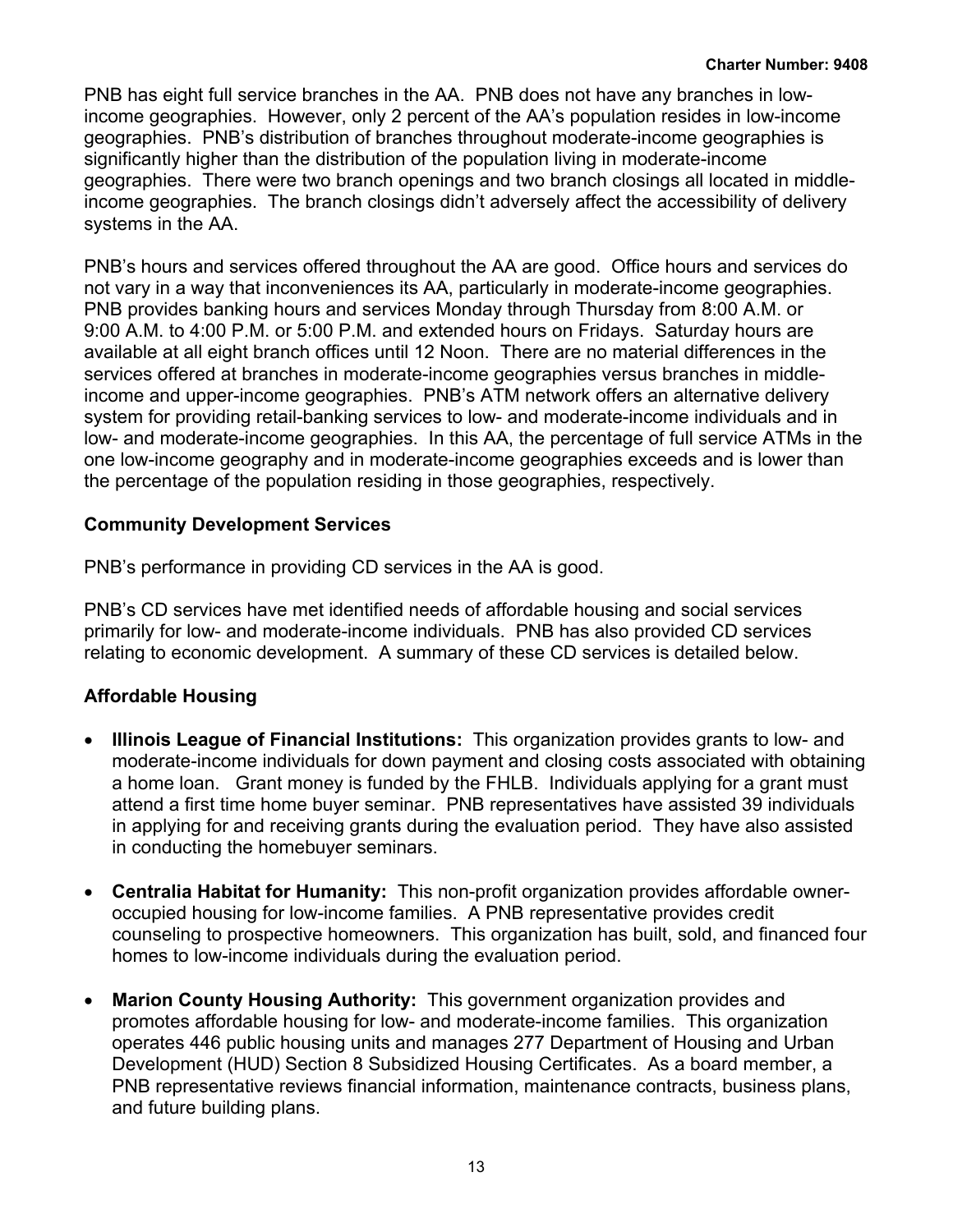• **Laborers' Home Development Corporation:**This for-profit developer constructed a 34-unit multifamily housing project for low- and moderate-income individuals. A PNB representative assisted in applying for and obtaining a \$120 thousand grant from the FHLB. Grant money and funds from other sources were used to construct the housing project.

## **Social Services**

- **Community Resource Center:** This non-profit organization provides mental health care services to approximately 100 primarily low- and moderate-income individuals a year. A PNB representative assists in the budgeting process of this organization.
- **Marion County Community Mental Health Board:** This non-profit organization conducts workshops which provide life skills and vocational training to approximately 400 developmentally challenged youths and adults in the City of Centralia. Primarily low- and moderate-income individuals attend the workshops. As a board member, a PNB representative assists in the budgeting process of this organization.
- **Labor Workforce Investment Board Area # 26:** This non-profit organization provides education and retraining for the unemployed, underemployed, youth, and dislocated workers utilizing State of Illinois certified programs. This organization serves approximately 10 thousand primarily low- and moderate-income individuals on an annual basis. A PNB representative assists in developing programs, in the budgeting process, and in the disbursement of funds.
- **Penta Group Board:** This non-profit organization operates Bryan Manor, a 24-hour medical care and housing facility for developmentally disabled adults who are wards of the State of Illinois. This organization serves approximately 90 primarily low- and moderateincome individuals on an annual basis. A PNB representative assists in making investment decisions, in the budgeting process, and with decisions regarding capital expenditures.
- **Regional Consumer Credit Counseling:** This non-profit organization provides consumer credit counseling services primarily to low- and moderate-income individuals. This organization serves approximately 500 individuals on an annual basis. A PNB representative assisted in the creation of budgeting and other financial materials used in the counseling of clients.
- **Angels on Assignment:** This non-profit organization provides grants to low- and moderate-income individuals for rent, utilities, food, and other purposes. They serve approximately 500 individuals on an annual basis. A PNB representative assists in the budgeting process of this organization.

### **Economic Development**

• **Centralia Area Development Association:** The purpose of this non-profit organization is to aid in the acquisition, retention, and development of commercial enterprises within the City of Centralia, to stimulate the economy, and to provide job opportunities for individuals residing within the city. As a board member, a PNB representative uses his financial expertise to provide on-going financial management counseling to the executive director. This organization assisted in bringing in two businesses (Mid Line Builders and Universal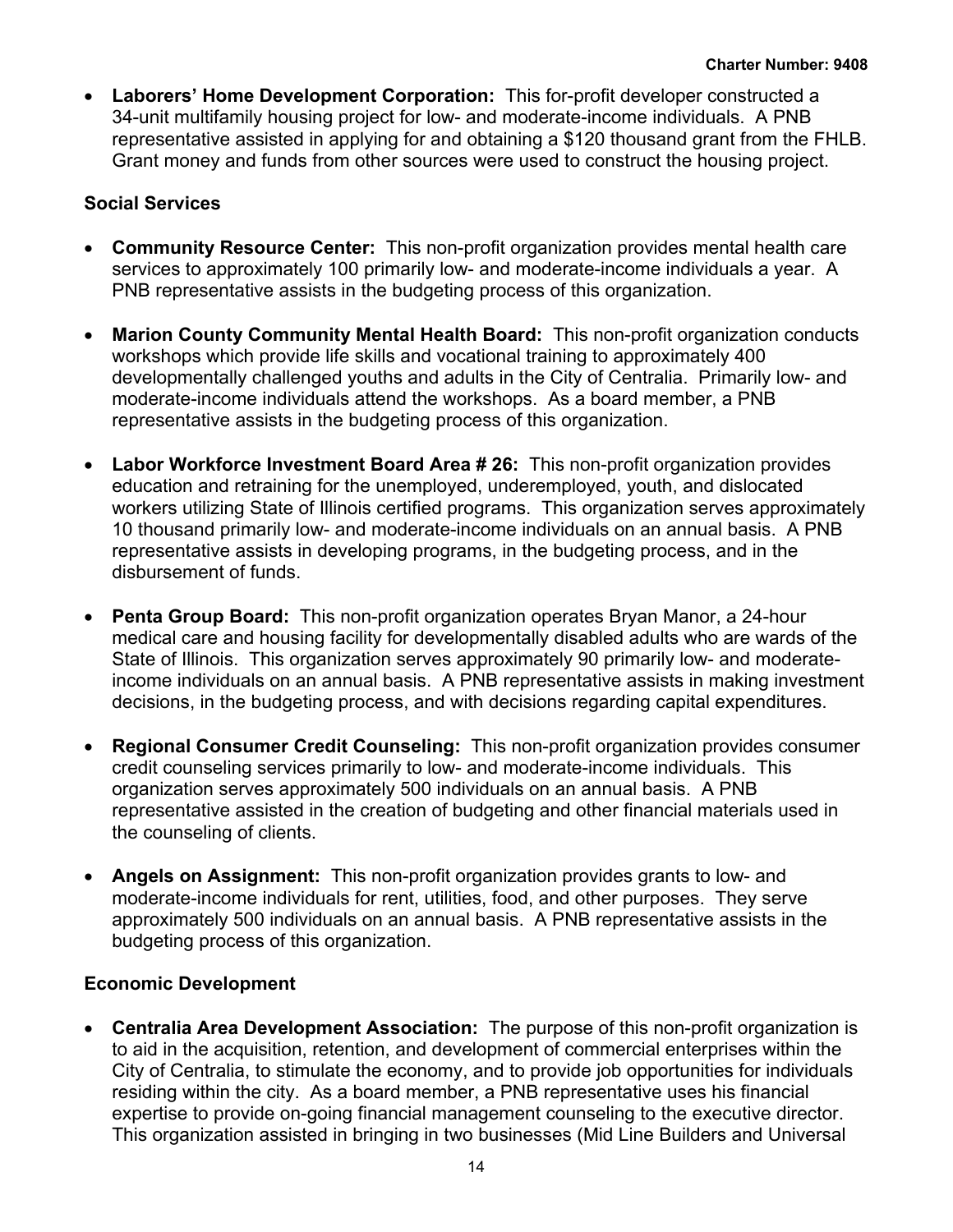Form Clamp) into the city that are categorized as small businesses by the Small Business Administration Development Company (SBDC). These companies provided permanent jobs for a total of 25 low- and moderate-income individuals with an hourly wage ranging from \$8.00 to \$10.00 per hour.

- **City of Mount Vernon Revolving Loan Committee:** This non-profit organization provides financing to small businesses that promote economic development by creating or retaining permanent jobs primarily for low- and moderate-income individuals. One of the qualifications for obtaining a loan is that fifty-one percent of all jobs created or retained by the above small businesses must be allocated to low- and moderate-income individuals. The lower and upper dollar loan limits are \$30 thousand and \$300 thousand, respectively. A total of 12 loans were originated to businesses during the evaluation period, totaling \$921 thousand. A total of 174 and 86 jobs were created and retained, respectively. All of the businesses that obtained loans are categorized as small businesses by the SBDC. A PNB representative completes loan reviews for economic development loan packages.
- **Hamilton County Economic Development Commission:** This non-profit organization administers the various programs offered within the Enterprise Zone. It aids in the acquisition, retention, and development of commercial businesses within the zone by providing technical assistance relating to available county programs. This organization assisted in bringing in three businesses during the evaluation period creating approximately 80 permanent jobs with an hourly wage ranging from \$6.00 to \$12.75 per hour. As a board member, a PNB representative meets with prospective businesses and provides technical assistance relating to available county and Enterprise Zone programs and assists in obtaining funding for new businesses.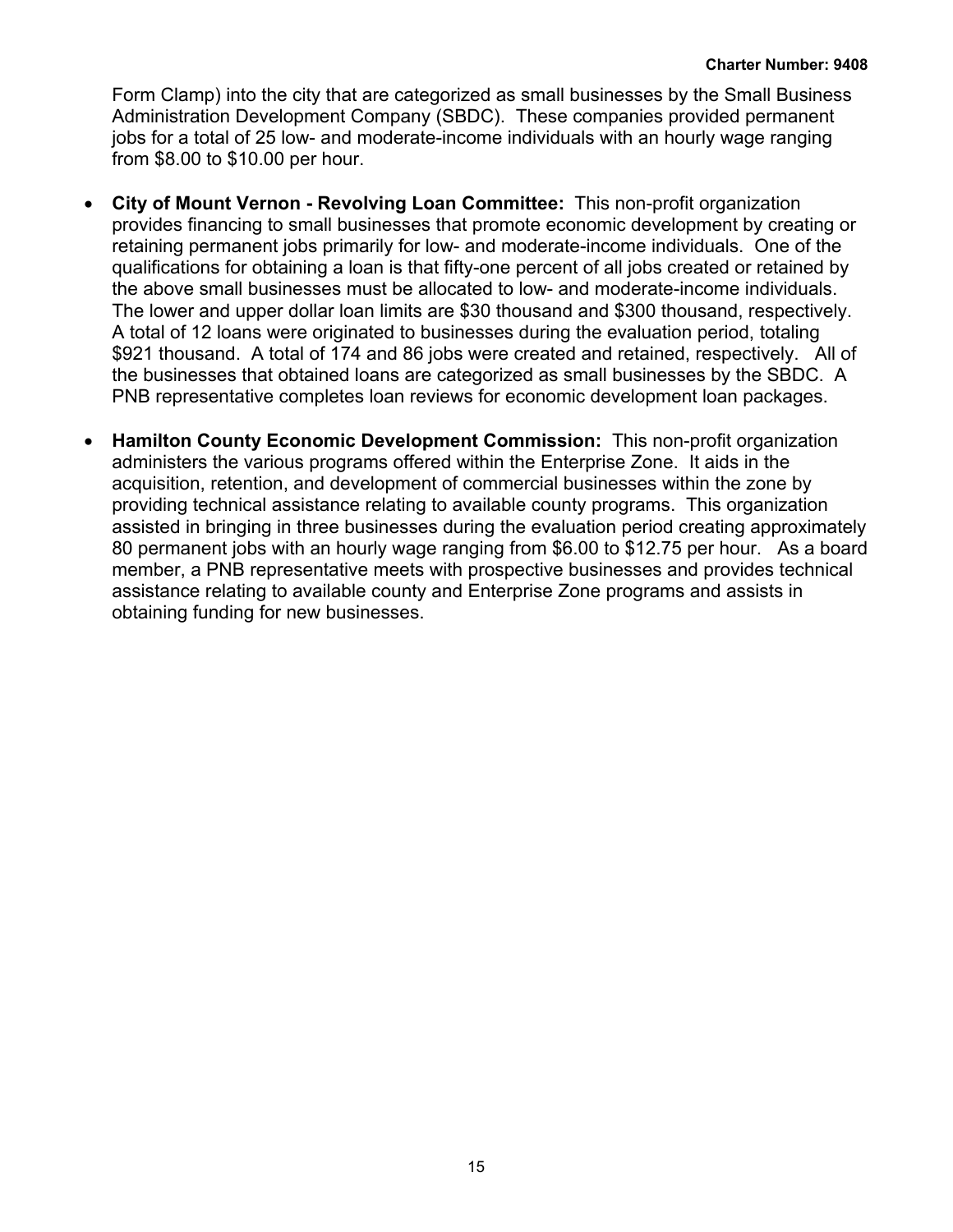## **Appendix A: Scope of Examination**

<span id="page-17-0"></span>The following table identifies the time period covered in this evaluation, affiliate activities that were reviewed, and loan products considered. The table also reflects the metropolitan and non-metropolitan areas that received comprehensive examination review (designated by the term "full-scope") and those that received a less comprehensive review (designated by the term "limited-scope").

| <b>Time Period Reviewed</b>                                             | Lending Test (excludes CD Loans): | Home mortgage loans $-1/1/01$ to 12/31/02<br>Small loans to business and farms - 1/1/00 to 12/31/02<br>Investment and Service test and CD Loans: 11/18/1998 to<br>12/31/03 |  |  |  |  |  |
|-------------------------------------------------------------------------|-----------------------------------|----------------------------------------------------------------------------------------------------------------------------------------------------------------------------|--|--|--|--|--|
| <b>Financial Institution</b>                                            |                                   | <b>Products Reviewed</b>                                                                                                                                                   |  |  |  |  |  |
| The Peoples National Bank of McLeansboro (PNB)<br>McLeansboro, Illinois |                                   | Home mortgage loans, small loans to<br>businesses and farms, and CD loans.                                                                                                 |  |  |  |  |  |
| Affiliate(s)                                                            | <b>Affiliate</b><br>Relationship  | <b>Products Reviewed</b>                                                                                                                                                   |  |  |  |  |  |
| <b>None</b>                                                             | <b>NA</b>                         | <b>NA</b>                                                                                                                                                                  |  |  |  |  |  |
| List of Assessment Areas and Type of Examination                        |                                   |                                                                                                                                                                            |  |  |  |  |  |
| <b>Assessment Area</b>                                                  | <b>Type of Exam</b>               | <b>Other Information</b>                                                                                                                                                   |  |  |  |  |  |
| Hamilton, Jefferson, Marion,<br>Saline, and Wayne Counties              | Full-Scope                        |                                                                                                                                                                            |  |  |  |  |  |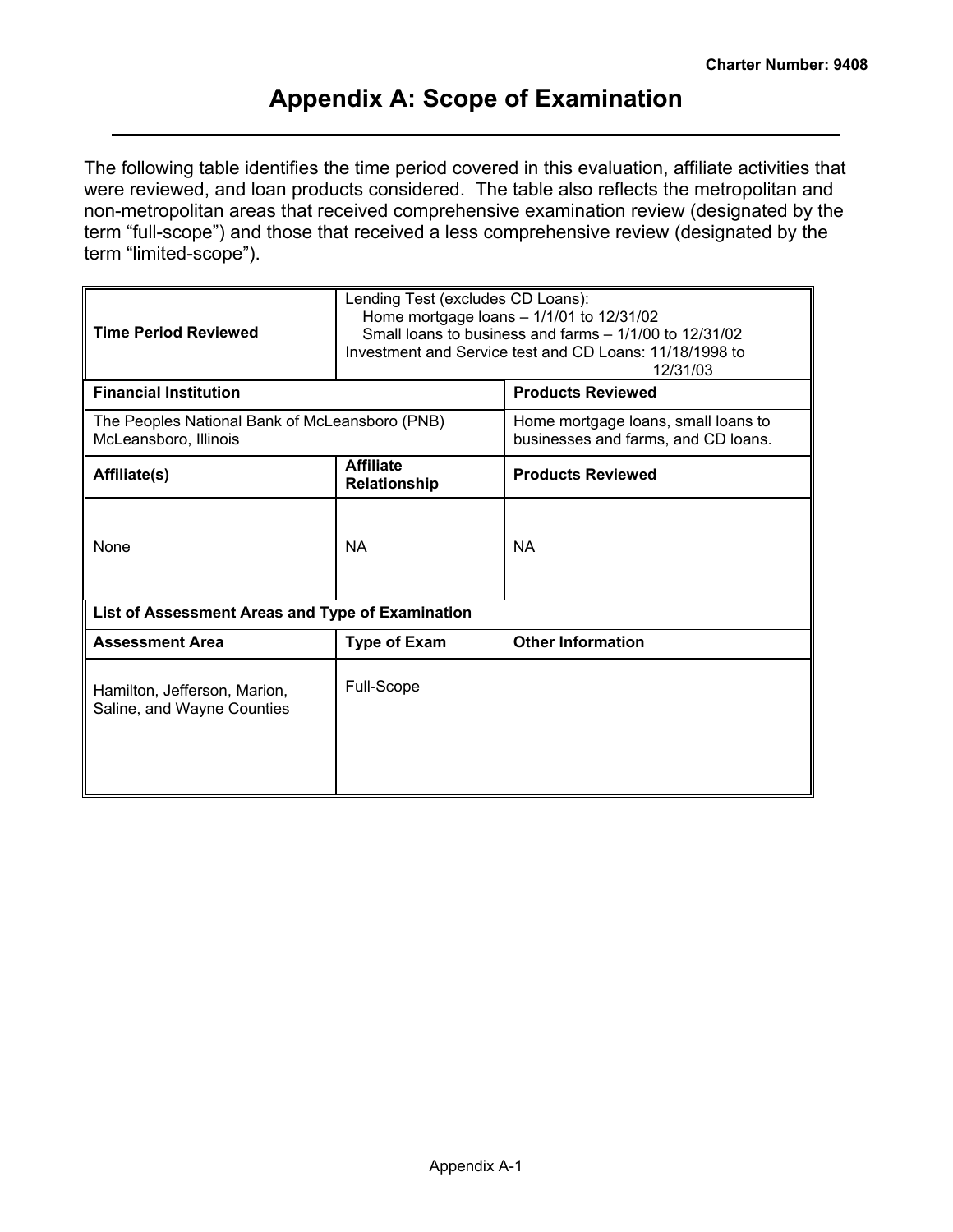## <span id="page-18-0"></span>**Appendix B: Market Profiles for Full-Scope Areas**

## **Table of Contents**

## **Market Profiles for Areas Receiving Full-Scope Reviews**

Hamilton, Jefferson, Marion, Saline, and Wayne Counties ………………………..B-2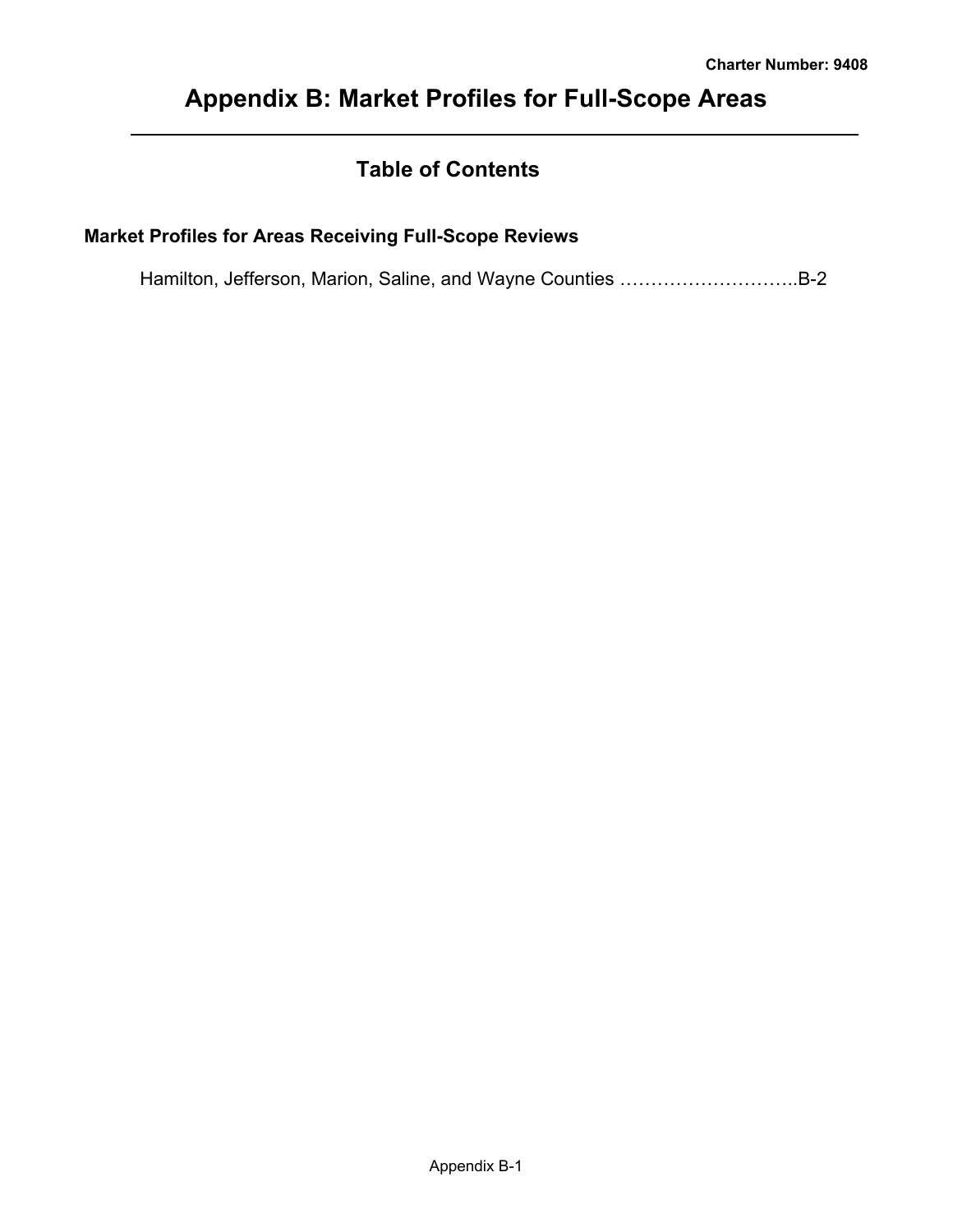| Demographic Information for Full-Scope Area: Hamilton, Jefferson, Marion, Saline, and Wayne                           |                                         | Counties           |                                                         |                    |                   |                         |
|-----------------------------------------------------------------------------------------------------------------------|-----------------------------------------|--------------------|---------------------------------------------------------|--------------------|-------------------|-------------------------|
| Demographic Characteristics                                                                                           | #                                       | Low<br>$%$ of<br># | Moderate<br>$%$ of #                                    | Middle<br>$%$ of # | Upper<br>$%$ of # | $NA^*$<br>$%$ of #      |
| Geographies (Census Tracts/BNAs)                                                                                      | 40                                      | 2%                 | 30%                                                     | 63%                | 5%                | 0%                      |
| Population by Geography                                                                                               | 130,872                                 | 2%                 | 30%                                                     | 63%                | 5%                | $0\%$                   |
| Owner-Occupied Housing by<br>Geography                                                                                | 39,463                                  | $1\%$              | 29%                                                     | 64%                | 6%                | $0\%$                   |
| <b>Businesses by Geography</b>                                                                                        | 6,823                                   | 8%                 | 29%                                                     | 58%                | 5%                | 0%                      |
| Farms by Geography                                                                                                    | 911                                     | 2%                 | 22%                                                     | 75%                | 1%                | $0\%$                   |
| Family Distribution by Income Level                                                                                   | 36,965                                  | 25%                | 19%                                                     | 22%                | 34%               | $0\%$                   |
| Distribution of Low- and Moderate-<br>Income Families throughout AA<br>Geographies                                    | 16,304                                  | 2%                 | 37%                                                     | 58%                | 3%                | $0\%$                   |
| Median Family Income<br><b>HUD Adjusted Median Family</b><br>Income for 2003<br>Households Below the Poverty<br>Level | $= $29.693$<br>$= $48,200$<br>$= 18.2%$ |                    | Median Housing Value<br>Unemployment Rate (August 2003) |                    |                   | $= $36,124$<br>$= 8.5%$ |

#### **(Hamilton, Jefferson, Marion, Saline, and Wayne Counties)**

 $(*)$  The NA category consists of geographies that have not been assigned an income classification. Source: 1990 U.S. Census, and 2003 HUD updated MFI.

The AA consists of all of Hamilton, Jefferson, Marion, Saline, and Wayne Counties. PNB has eight full service branch offices and twelve full service ATMs located in the AA. Full service ATMs are located at seven of the eight branch offices. As of June 30, 2003, 100 percent of PNB's deposits were derived from this AA. Over the evaluation period, 100 percent of home mortgage loans, small loans to businesses, and small loans to farms were derived from the AA.

PNB's deposits in the AA total \$362 million. Based on FDIC deposit market share data as of June 30, 2003, this equates to a 17.8 percent deposit market share, which ranks PNB as the largest deposit taking institution in the AA.

This five county area is located in southeastern and south central Illinois. The local economy is fair in Jefferson County and is poor in Hamilton, Marion, Saline, and Wayne Counties. The major industry in Marion, Saline, and Wayne Counties is service. The major industries in Hamilton and Jefferson County are agriculture and manufacturing. The major employers in the AA are Saint Mary's Hospital, Harrisburg Medical Center, General Tire, Good Samaritan Regional Health Center, Illinois Youth Center, Harrisburg Manufacturing Company, American Coal Mine, Hamilton Memorial Hospital, Conquest Construction, and Trade Industries.As of August 2003, the unemployment rate for the AA ranged from 6.6 percent in Wayne County to 11.2 percent in Marion County as compared to 6.7 percent for the State of Illinois. Nonagricultural wage and salaried employment has remained stable from 55,018 in 1993 to 54,981 in 2003.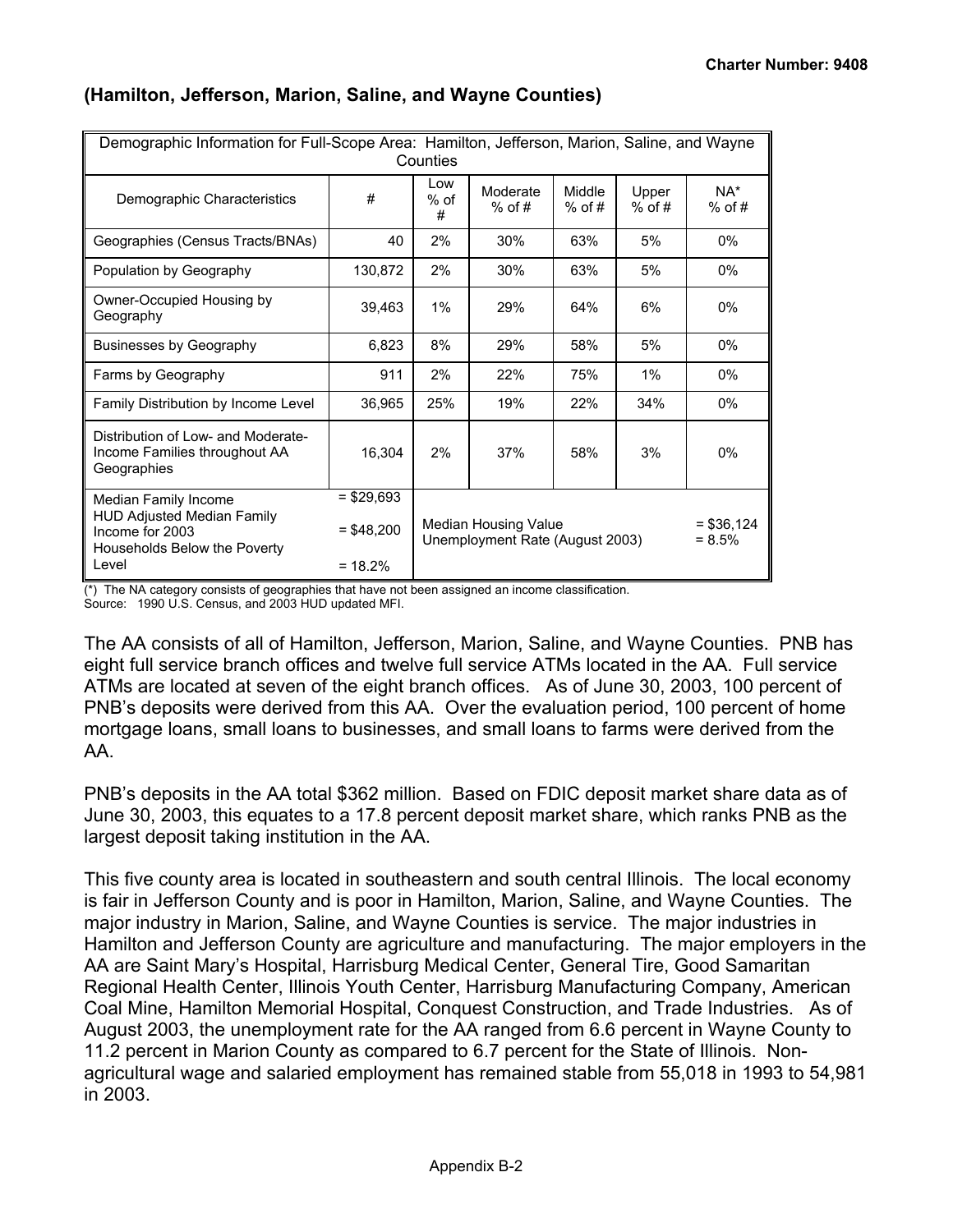As of 1990, the percentage of families that live below the poverty level ranged from 11.5 percent in Wayne County to 17.8 percent in Hamilton. Furthermore, 54 percent of all lowincome families live below the poverty level. It is especially difficult for this segment of the population to afford and maintain a home. In 2003, according to the National Low Income Housing Coalition (NLIHC), approximately 40 percent of the renters paid more than 30 percent of their income for housing costs. An individual would either need to earn approximately 150 percent of the federal minimum wage (based on a 40-hour workweek) or work a 60-hour workweek to afford the fair market rent of approximately \$400.

There are three designated Enterprise Zones located within PNB's AA. They are located in the cities of Centralia (Marion County), Mount Vernon (Jefferson County), and Fairfield (Wayne County). The local municipalities offer a wide range of incentives to attract businesses to locate or expand existing operations within an Enterprise Zone. Incentives include real estate tax abatement, sales tax exemptions, inventory tax exemptions, job creation tax credits, and manufacturing machinery and equipment investment tax credits.

The AA has one and twelve low-income and moderate-income geographies, respectively. The low-income geography is located in Jefferson County (BNA 0510.00). Dunn and Bradstreet data indicates there are sixteen farms located in this geography. However, this geography is located in the city of Mount Vernon and consists primarily of single and multifamily housing units with some retail and light manufacturing businesses. Consequently, the opportunity to make small loans to farms is minimal. Additionally, the opportunity for PNB to make small loans to businesses and home mortgage loans in this low-income geography is impacted by the fact PNB doesn't have a branch office in this geography and the existence of four full service banks that are located in this geography.

Dunn and Bradstreet data indicates there are one hundred farms located in nine of the twelve moderate-income geographies that are within city limits. However, these geographies primarily consist of residential housing and non-farm related businesses. Zoning and logistics make farming impractical in these geographies. Consequently, the opportunity for PNB to make small loans to farms in these geographies is minimal. There are three moderate-income geographies in Marion County (BNA 9518.00) and Wayne County (BNAs 9550.00 and 9553.00) that are located outside of city limits. Dunn and Bradstreet data indicates there are 101 farms located in these geographies. However, PNB's opportunity to make small loans to farms in these geographies is impacted by the fact PNB doesn't have any branch offices in these geographies and the existence of other full service banks that are located in these geographies. In Wayne County, there are three full service banks, in these two geographies, that specialize in agricultural lending. In Marion County, there are two banks that are seven miles closer to this moderate-income geography than PNB.

We identified the following credit and non-credit related needs in this AA.

- Affordable housing (i.e. single and multifamily rental housing, home purchase, and rehabilitation of older owner-occupied homes) for low- and moderate-income individuals. Public and rental assisted housing are especially needed as the waiting list is in excess of one year for both public housing and HUD Section 8 Subsidized Housing Certificates.
- Social services to low- and moderate-income individuals, including affordable childcare, health and dental care, food banks, homeless shelters, and financial counseling.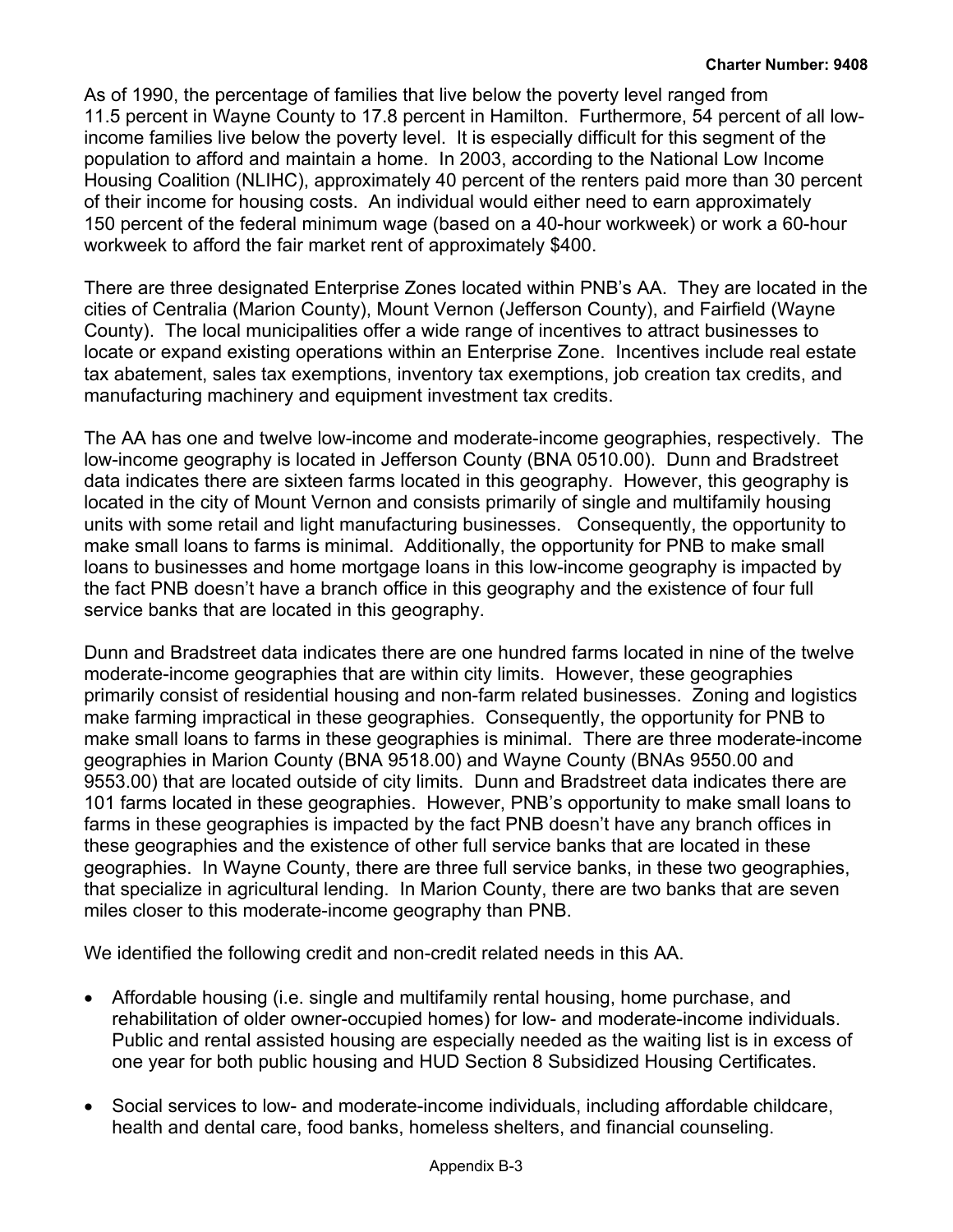• Small business loans in amounts of \$25,000 and less.

We determined these community needs by contacting representatives from three housing agencies, a small business development center, and an area development planning commission.

We determined that opportunities to make CD loans and qualified investments, and to provide CD services do exist within PNB's AA. These opportunities include CDCs, community housing development organizations (CHDO), Small Business Administration Certified Development Companies, small business development centers, community action agencies, government and non-profit housing organizations, food banks, government social services agencies, and non-profit organizations that provide social services to low- and moderate-income individuals. Our research revealed the opportunities to make qualified investments other than donations and grants within the PNB's AA or at a statewide or regional area that includes PNB's AA are somewhat limited.These opportunities mainly consist of purchasing low-income mortgage backed securities and an ownership interest in a pool of low-income housing tax credits for the State of Illinois.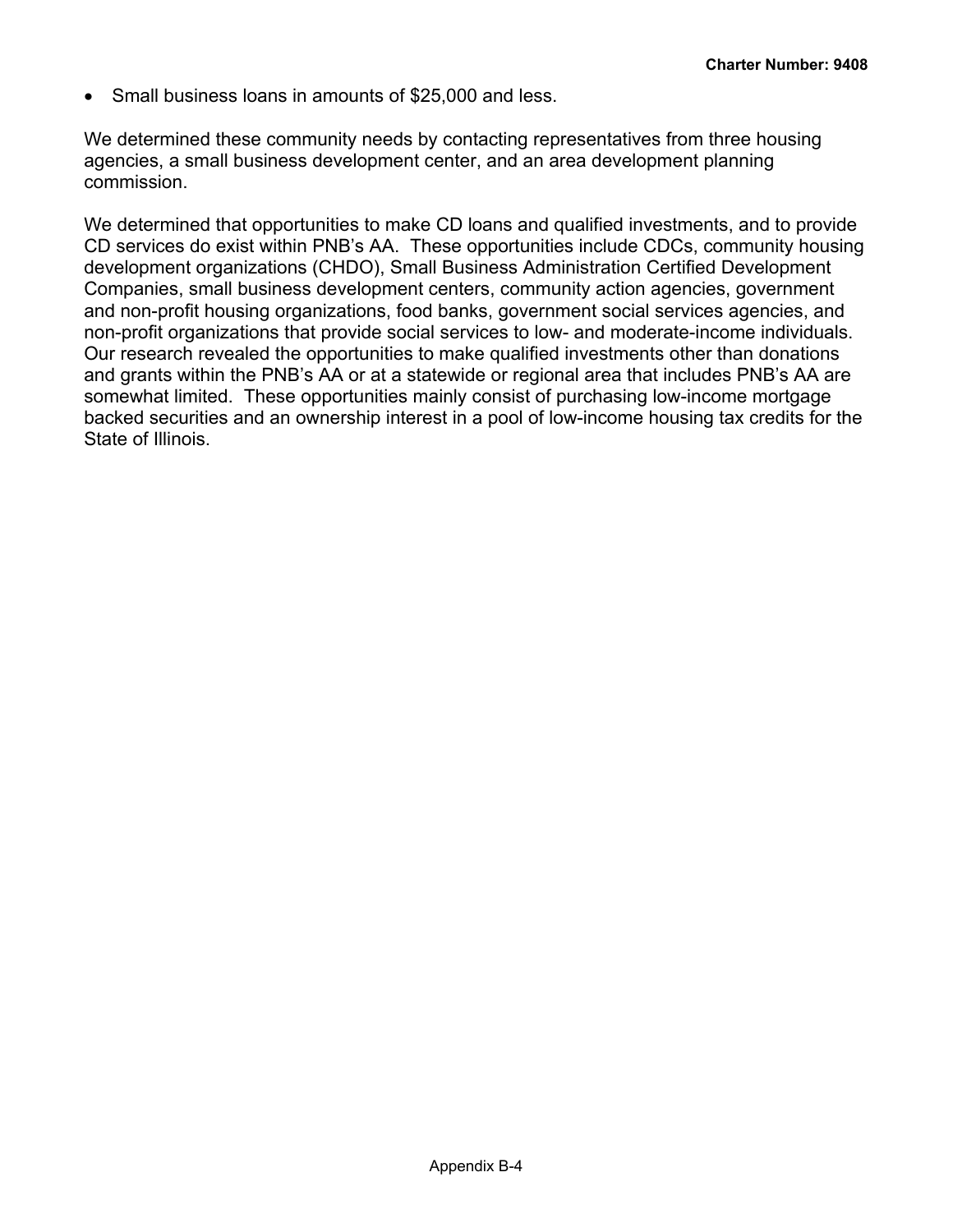## <span id="page-22-0"></span>**Content of Standardized Tables**

References to the "bank" include activities of any affiliates that the bank provided for consideration (refer to Appendix A: Scope of the Examination). For purposes of reviewing the lending test tables, the following are applicable: purchased loans are treated as originations/purchases and market share is the number of loans originated and purchased by the bank as a percentage of the aggregate number of reportable loans originated and purchased by all lenders in the MA/assessment area. Tables without data are not included in this PE.

The following is a listing and brief description of the tables:

- **Table 1. Lending Volume** Presents the number and dollar amount of reportable loans originated and purchased by the bank over the evaluation period by MA/assessment area. Community development loans to statewide or regional entities or made outside the bank's assessment area may receive positive CRA consideration. Refer to Interagency Q&As \_\_.12(i) - 5 and - 6 for guidance on when a bank may receive positive CRA consideration for such loans. When such loans exist, insert a line item with the appropriate caption, such as "Statewide/Regional" or "Out of Assessment Area," in the MA/Assessment Area column and record the corresponding numbers and amounts in the "Community Development Loans" column.
- **Table 1. Other Products**  Presents the number and dollar amount of any unreported category of loans originated and purchased by the bank over the evaluation period by MA/assessment area. Examples include consumer loans or other data that a bank may provide, at its option, concerning its lending performance. This is a twopage table that lists specific categories.
- **Table 2. Geographic Distribution of Home Purchase Loans** Compares the percentage distribution of the number of loans originated and purchased by the bank in low-, moderate-, middle-, and upper-income geographies to the percentage distribution of owner-occupied housing units throughout those geographies. The table also presents market share information based on the most recent aggregate market data available.
- **Table 3. Geographic Distribution of Home Improvement Loans** See Table 2.
- **Table 4. Geographic Distribution of Home Mortgage Refinance Loans** See Table 2.
- **Table 5. Geographic Distribution of Multifamily Loans** Compares the percentage distribution of the number of multifamily loans originated and purchased by the bank in low-, moderate-, middle-, and upper-income geographies to the percentage distribution of multifamily housing units throughout those geographies. The table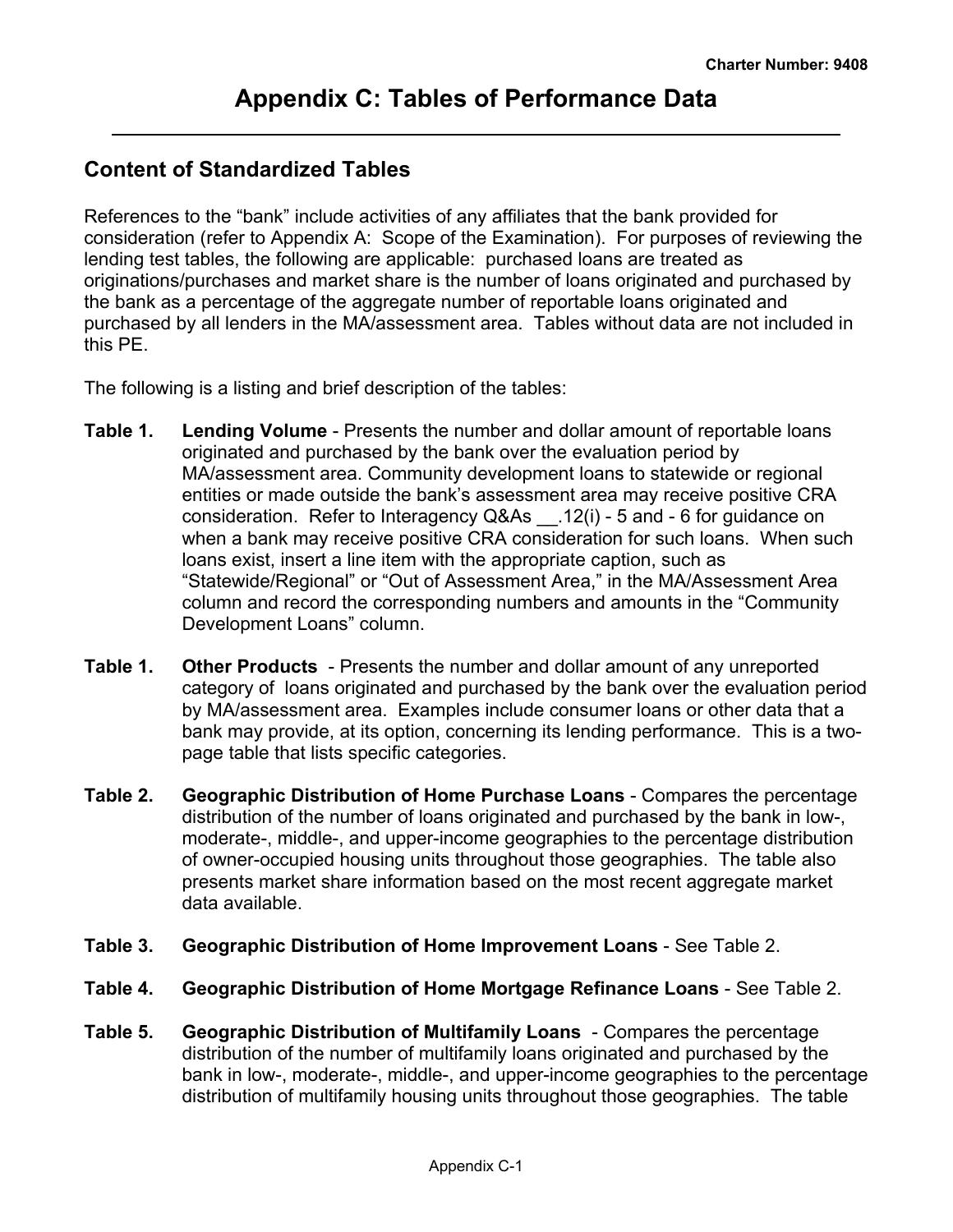also presents market share information based on the most recent aggregate market data available.

- **Table 6. Geographic Distribution of Small Loans to Businesses** The percentage distribution of the number of small loans (less than or equal to \$1 million) to businesses originated and purchased by the bank in low-, moderate-, middle-, and upper-income geographies compared to the percentage distribution of businesses (regardless of revenue size) throughout those geographies. The table also presents market share information based on the most recent aggregate market data available. Because small business data are not available for geographic areas smaller than counties, it may be necessary to use geographic areas larger than the bank's assessment area.
- **Table 7. Geographic Distribution of Small Loans to Farms** The percentage distribution of the number of small loans (less than or equal to \$500,000) to farms originated and purchased by the bank in low-, moderate-, middle-, and upper-income geographies compared to the percentage distribution of farms (regardless of revenue size) throughout those geographies. The table also presents market share information based on the most recent aggregate market data available. Because small farm data are not available for geographic areas smaller than counties, it may be necessary to use geographic areas larger than the bank's assessment area.
- **Table 8. Borrower Distribution of Home Purchase Loans** Compares the percentage distribution of the number of loans originated and purchased by the bank to low-, moderate-, middle-, and upper-income borrowers to the percentage distribution of families by income level in each MA/assessment area. The table also presents market share information based on the most recent aggregate market data available.
- **Table 9. Borrower Distribution of Home Improvement Loans** See Table 8.
- **Table 10. Borrower Distribution of Refinance Loans** See Table 8.
- **Table 11. Borrower Distribution of Small Loans to Businesses** Compares the percentage distribution of the number of small loans (less than or equal to \$1 million) originated and purchased by the bank to businesses with revenues of \$1 million or less to the percentage distribution of businesses with revenues of \$1 million or less. In addition, the table presents the percentage distribution of the number of loans originated and purchased by the bank by loan size, regardless of the revenue size of the business. Market share information is presented based on the most recent aggregate market data available.
- **Table 12. Borrower Distribution of Small Loans to Farms** Compares the percentage distribution of the number of small loans (less than or equal to \$500,000) originated and purchased by the bank to farms with revenues of \$1 million or less to the percentage distribution of farms with revenues of \$1 million or less. In addition, the table presents the percentage distribution of the number of loans originated and purchased by the bank by loan size, regardless of the revenue size of the farm.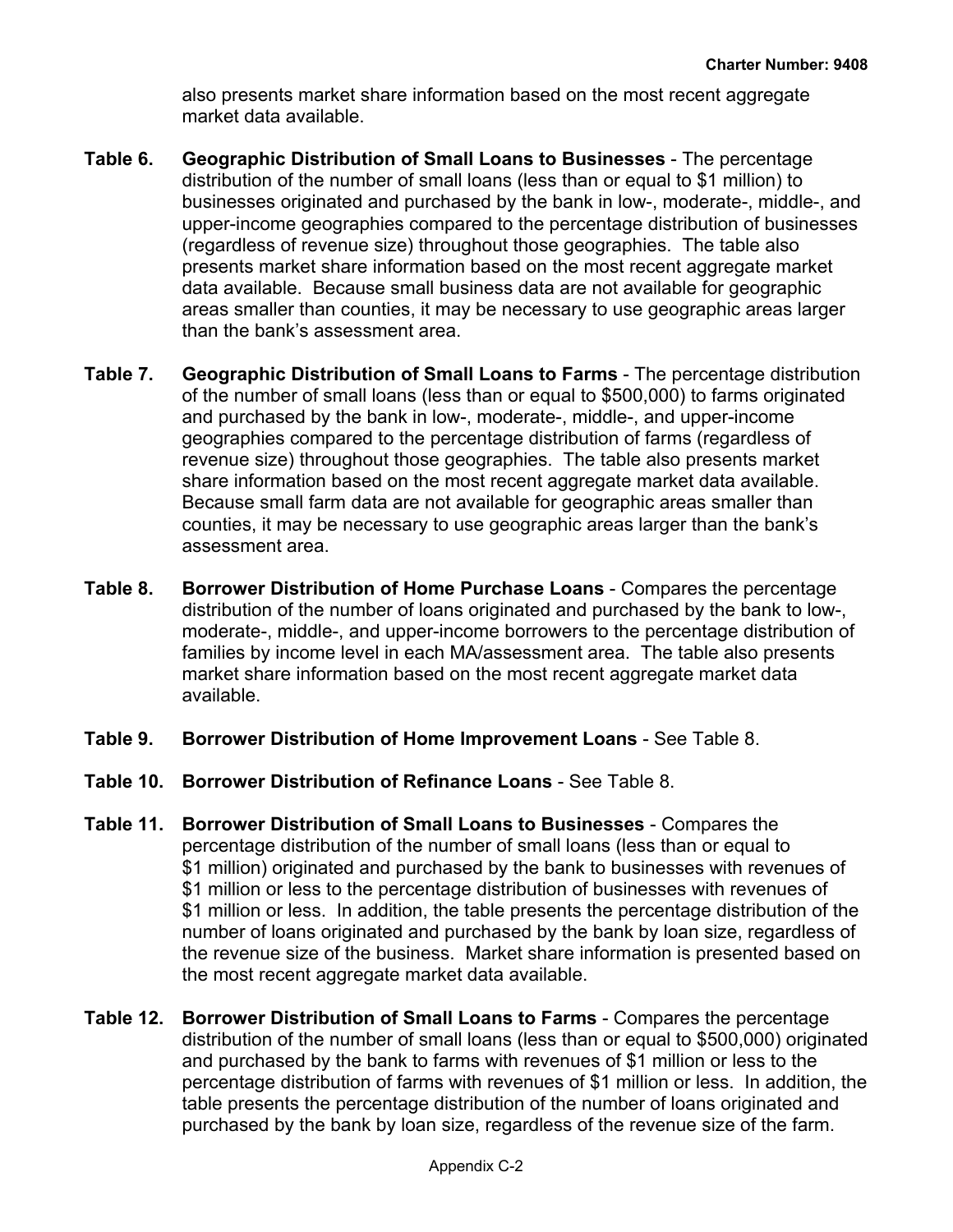Market share information is presented based on the most recent aggregate market data available.

- **Table 13. Geographic and Borrower Distribution of Consumer Loans (OPTIONAL)** For geographic distribution, the table compares the percentage distribution of the number of loans originated and purchased by the bank in low-, moderate-, middle-, and upper-income geographies to the percentage distribution of households within each geography. For borrower distribution, the table compares the percentage distribution of the number of loans originated and purchased by the bank to low-, moderate-, middle-, and upper-income borrowers to the percentage of households by income level in each MA/assessment area.
- **Table 14. Qualified Investments** Presents the number and dollar amount of qualified investments made by the bank in each MA/AA. The table separately presents investments made during prior evaluation periods that are still outstanding and investments made during the current evaluation period. Prior-period investments are reflected at their book value as of the end of the evaluation period. Current period investments are reflected at their original investment amount even if that amount is greater than the current book value of the investment. The table also presents the number and dollar amount of unfunded qualified investment commitments. In order to be included, an unfunded commitment must be legally binding and tracked and recorded by the bank's financial reporting system.

A bank may receive positive consideration for qualified investments in statewide/regional entities or made outside of the bank's assessment area. See Interagency Q&As \_\_.12(i) - 5 and - 6 for guidance on when a bank may receive positive CRA consideration for such investments. When such investments exist, insert a line item with the appropriate caption, such as "Statewide/Regional" or "Out of Assessment Area," in the MA/Assessment Area column and record the corresponding numbers and amounts in the "Qualified Investments" column.

**Table 15. Distribution of Branch Delivery System and Branch Openings/Closings** - Compares the percentage distribution of the number of the bank's branches in low-, moderate-, middle-, and upper-income geographies to the percentage of the population within each geography in each MA/AA. The table also presents data on branch openings and closings in each MA/AA.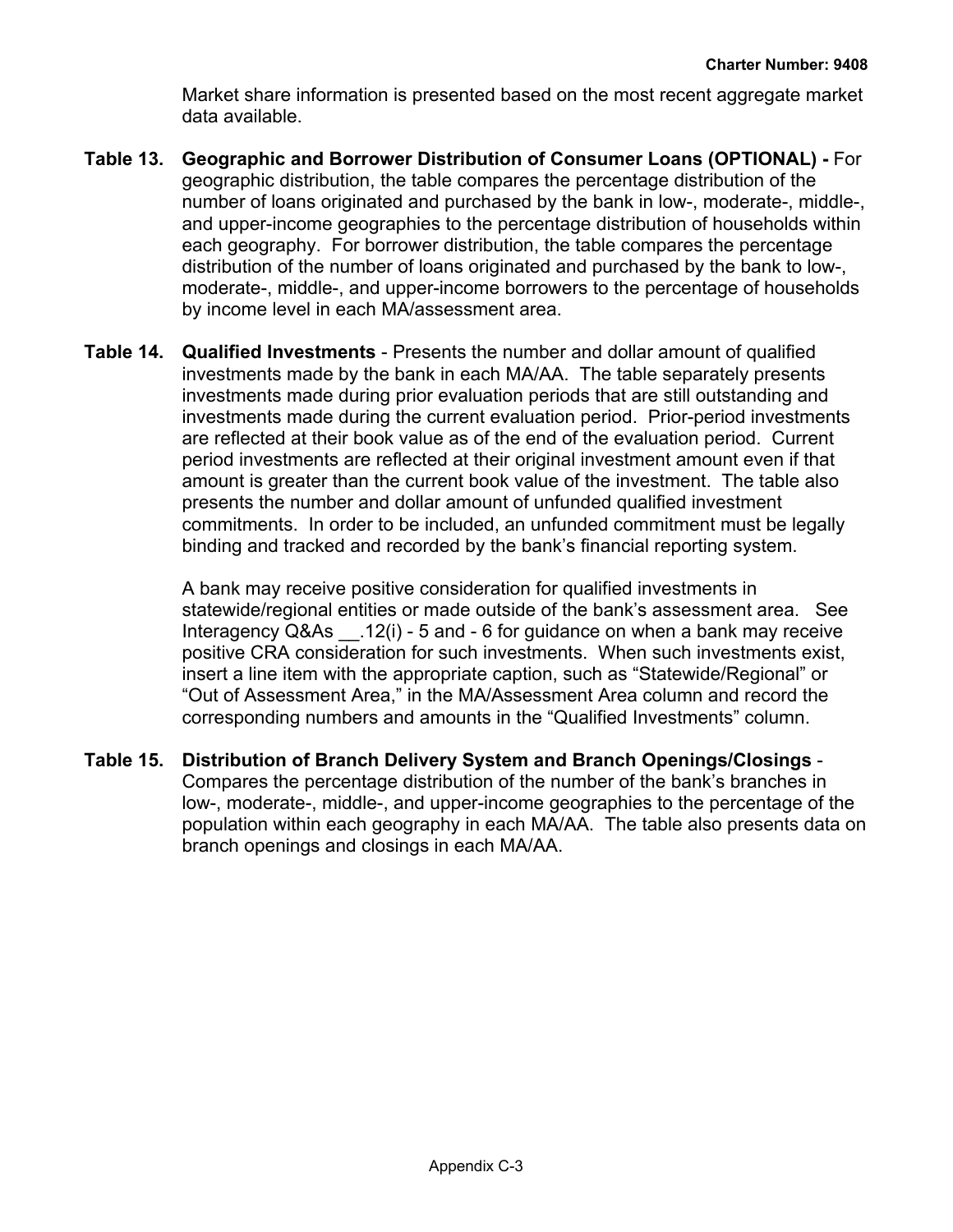<span id="page-25-2"></span><span id="page-25-1"></span><span id="page-25-0"></span>

|                                                               |                         |     |               |      |                                     | Taple 1. Lending volume      |                      |                   |                    |       |                             |                                                         |
|---------------------------------------------------------------|-------------------------|-----|---------------|------|-------------------------------------|------------------------------|----------------------|-------------------|--------------------|-------|-----------------------------|---------------------------------------------------------|
| LENDING VOLUME                                                |                         |     |               |      |                                     | Geography: STATE OF ILLINOIS |                      |                   |                    |       |                             | Evaluation Period: January 1, 2000 TO December 31, 2002 |
|                                                               | $%$ of<br>Rated<br>Area |     | Home Mortgage |      | Small Loans to<br><b>Businesses</b> |                              | Small Loans to Farms | Development Loans | Community<br>$+ +$ |       | <b>Total Reported Loans</b> | % of Rated Area<br>Deposits in<br>MA/AA                 |
| MA/Assessment Area:                                           | Loans (#)<br>in MA/AA   | #   | \$ (000's)    | #    | \$ (000's)                          | #                            | \$ (000's)           | #                 | \$ (000's)         | #     | \$(000's)                   |                                                         |
| <b>Full Review:</b>                                           |                         |     |               |      |                                     |                              |                      |                   |                    |       |                             |                                                         |
| Hamilton, Jefferson,<br>Marion, Saline, and<br>Wayne Counties | 100%                    | 681 | \$47,048      | .648 | \$81,462                            | .240                         | \$61,877             | 3                 | \$4.650            | 3,572 | \$195,037                   | 100%                                                    |

#### **Table 1. Lending Volume**

<sup>\*</sup> Loan Data as of December 31, 2002. Rated area refers to either the state or multi-state MA rating area.

<sup>\*\*</sup> The evaluation period for Community Development Loans is November 18, 1998 to December 31, 2003.

<sup>\*\*\*</sup> Deposit Data as of June 30, 2003. Rated Area refers to either the state, multi-state MA, or institution, as appropriate.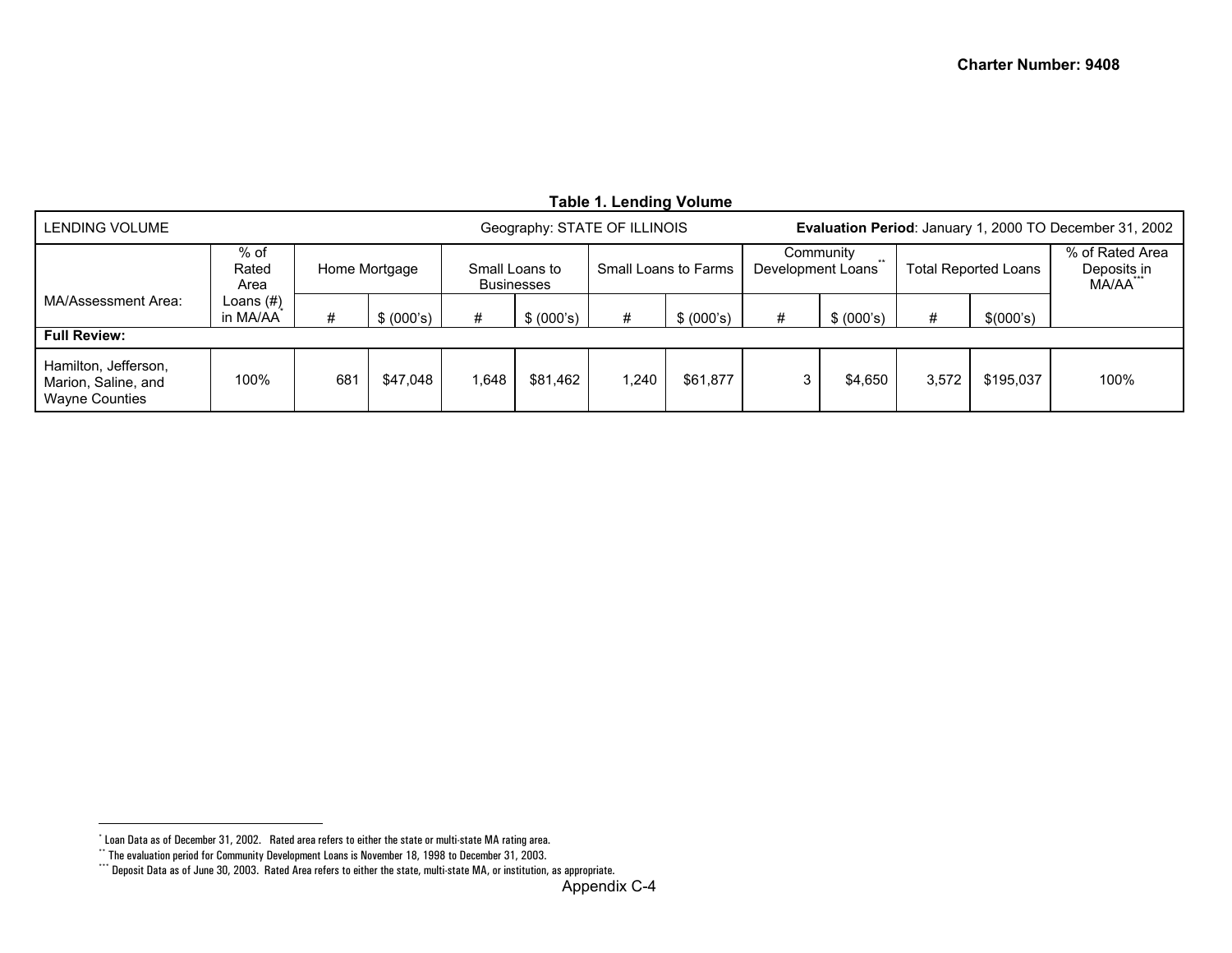#### **Table 2. Geographic Distribution of Home Purchase Loans**

<span id="page-26-2"></span><span id="page-26-1"></span><span id="page-26-0"></span>

| Geographic Distribution: HOME PURCHASE                               |                                                           |               |                                                    |                 |                               | Geography: STATE OF ILLINOIS |                               |                              | Evaluation Period: January 1, 2001 TO December 31, 2002 |                             |             |                               |           |           |           |
|----------------------------------------------------------------------|-----------------------------------------------------------|---------------|----------------------------------------------------|-----------------|-------------------------------|------------------------------|-------------------------------|------------------------------|---------------------------------------------------------|-----------------------------|-------------|-------------------------------|-----------|-----------|-----------|
|                                                                      | Total Home<br>Low-Income<br>Purchase Loans<br>Geographies |               |                                                    |                 |                               |                              |                               | Middle-Income<br>Geographies |                                                         | Upper-Income<br>Geographies |             | Market Share (%) by Geography |           |           |           |
| MA/Assessment Area:                                                  | #                                                         | % of<br>Total | %<br>Owner<br>Occ<br>$+ + +$<br>Units <sup>®</sup> | % BANK<br>Loans | %<br>Owner<br>Occ<br>Units*** | % BANK<br>Loans              | %<br>Owner<br>Occ<br>Units*** | % BANK<br>Loans              | %<br>Owner<br>Occ<br>Units***                           | % BANK<br>Loans             | Over<br>all | Low                           | Mod       | Mid       | Upp       |
| <b>Full Review:</b>                                                  |                                                           |               |                                                    |                 |                               |                              |                               |                              |                                                         |                             |             |                               |           |           |           |
| Hamilton, Jefferson,<br>Marion, Saline, and<br><b>Wayne Counties</b> | 215                                                       | 100%          | 1%                                                 | 0%              | 29%                           | 23%                          | 64%                           | 66%                          | 6%                                                      | 11%                         | <b>NA</b>   | <b>NA</b>                     | <b>NA</b> | <b>NA</b> | <b>NA</b> |

<sup>\*</sup> Based on 2002 Peer Mortgage Data: Central Region.

<sup>\*\*</sup> Home purchase loans originated and purchased in the MA/AA as a percentage of all home purchase loans originated and purchased in the rated area.

<sup>\*\*\*\*</sup> Percentage of Owner Occupied Units is the number of owner occupied housing units in a particular geography divided by the number of owner occupied housing units in the area based on 1990 Census information.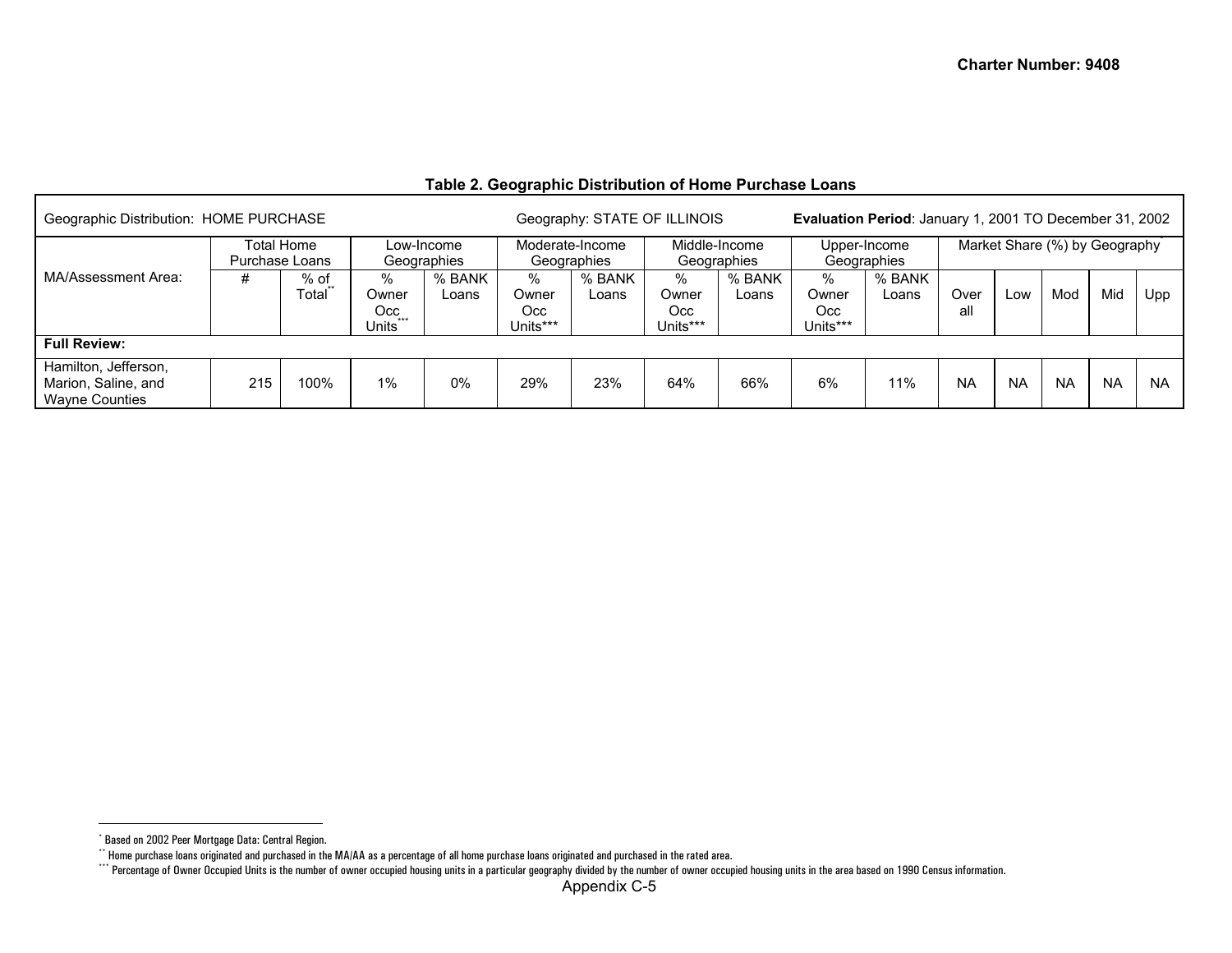<span id="page-27-2"></span><span id="page-27-1"></span><span id="page-27-0"></span>

| Geographic Distribution: HOME MORTGAGE REFINANCE                     |     |                                              |                                   |                           |                            |                                | Geography: STATE OF ILLINOIS |                              |                             | Evaluation Period: January 1, 2001 TO December 31, 2002 |             |           |           |                               |           |
|----------------------------------------------------------------------|-----|----------------------------------------------|-----------------------------------|---------------------------|----------------------------|--------------------------------|------------------------------|------------------------------|-----------------------------|---------------------------------------------------------|-------------|-----------|-----------|-------------------------------|-----------|
| MA/Assessment Area:                                                  |     | Total Home<br>Mortgage<br>Refinance<br>Loans |                                   | Low-Income<br>Geographies |                            | Moderate-Income<br>Geographies |                              | Middle-Income<br>Geographies |                             | Upper-Income<br>Geographies                             |             |           |           | Market Share (%) by Geography |           |
|                                                                      | #   | $%$ of<br>Total                              | % Owner<br>Occ.<br>$***$<br>Units | % BANK<br>Loans           | % Owner<br>Occ<br>Units*** | % BANK<br>Loans                | % Owner<br>Occ<br>Units***   | % BANK<br>Loans              | % Owner<br>Occ.<br>Units*** | % BANK<br>Loans                                         | Over<br>all | LOW       | Mod       | Mid                           | Upp       |
| <b>Full Review:</b>                                                  |     |                                              |                                   |                           |                            |                                |                              |                              |                             |                                                         |             |           |           |                               |           |
| Hamilton, Jefferson,<br>Marion, Saline, and<br><b>Wayne Counties</b> | 466 | 100%                                         | 1%                                | $0\%$                     | 29%                        | 16%                            | 64%                          | 73%                          | 6%                          | 11%                                                     | <b>NA</b>   | <b>NA</b> | <b>NA</b> | <b>NA</b>                     | <b>NA</b> |

#### **Table 4. Geographic Distribution of Home Mortgage Refinance Loans**

<sup>\*</sup> Based on 2002 Peer Mortgage Data: Central Region.

<sup>\*\*</sup> Home mortgage refinance loans originated and purchased in the MA/AA as a percentage of all home mortgage refinance loans originated and purchased in the rated area.

<sup>\*\*\*</sup> Percentage of Owner Occupied Units is the number of owner occupied housing units in a particular geography divided by the number of owner occupied housing units in the area based on 1990 Census information.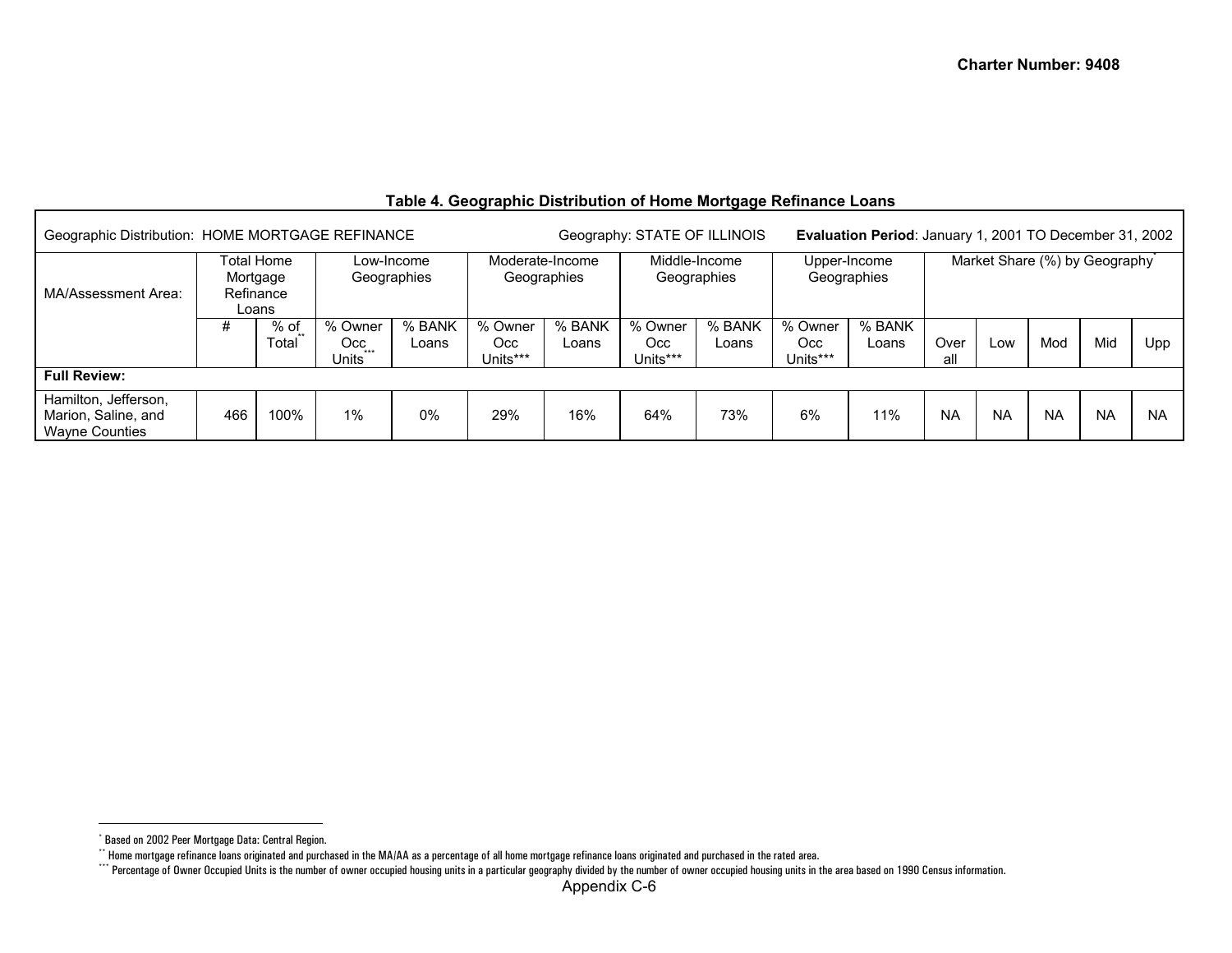#### **Table 6. Geographic Distribution of Small Loans to Businesses**

<span id="page-28-2"></span><span id="page-28-1"></span><span id="page-28-0"></span>

| Geographic Distribution: SMALL LOANS TO BUSINESSES               |       |                                                |                           |                           |                                    |                           |                                      |                           | Geography: STATE OF KENTUCKY Evaluation Period: January 1, 2000 TO December 31, 2002 |                              |         |      |                               |              |       |
|------------------------------------------------------------------|-------|------------------------------------------------|---------------------------|---------------------------|------------------------------------|---------------------------|--------------------------------------|---------------------------|--------------------------------------------------------------------------------------|------------------------------|---------|------|-------------------------------|--------------|-------|
| MA/Assessment                                                    |       | <b>Total Small</b><br><b>Business</b><br>Loans | Low-Income<br>Geographies |                           | Moderate-Income<br>Geographies     |                           | Middle-Income<br>Geographies         |                           | Upper-Income<br>Geographies                                                          |                              |         |      | Market Share (%) by Geography |              |       |
| Area:                                                            | #     | $%$ of<br>Total                                | % of<br><b>Businesses</b> | %<br><b>BANK</b><br>Loans | $%$ of<br><b>Businesses</b><br>*** | %<br><b>BANK</b><br>Loans | $%$ of<br><b>Businesses</b><br>$***$ | %<br><b>BANK</b><br>Loans | $%$ of<br><b>Businesses</b><br>$***$                                                 | $\%$<br><b>BANK</b><br>Loans | Overall | Low  | Mod                           | Mid          | Upp   |
| <b>Full Review:</b>                                              |       |                                                |                           |                           |                                    |                           |                                      |                           |                                                                                      |                              |         |      |                               |              |       |
| Hamilton,<br>Jefferson, Marion,<br>Saline, and Wayne<br>Counties | 1,648 | 100%                                           | 8%                        | 3%                        | 29%                                | 21%                       | 58%                                  | 72%                       | 5%                                                                                   | 4%                           | 13.7%   | 3.6% | 10.7<br>$\%$                  | 19.0<br>$\%$ | 17.4% |

<sup>\*</sup> Based on 2002 Peer Small Business Data: US.

 $^{\circ}$  Small loans to businesses originated and purchased in the MA/AA as a percentage of all small loans to businesses originated and purchased in the rated area.

<sup>\*\*\*</sup> Source Data - Dun and Bradstreet (*2002*).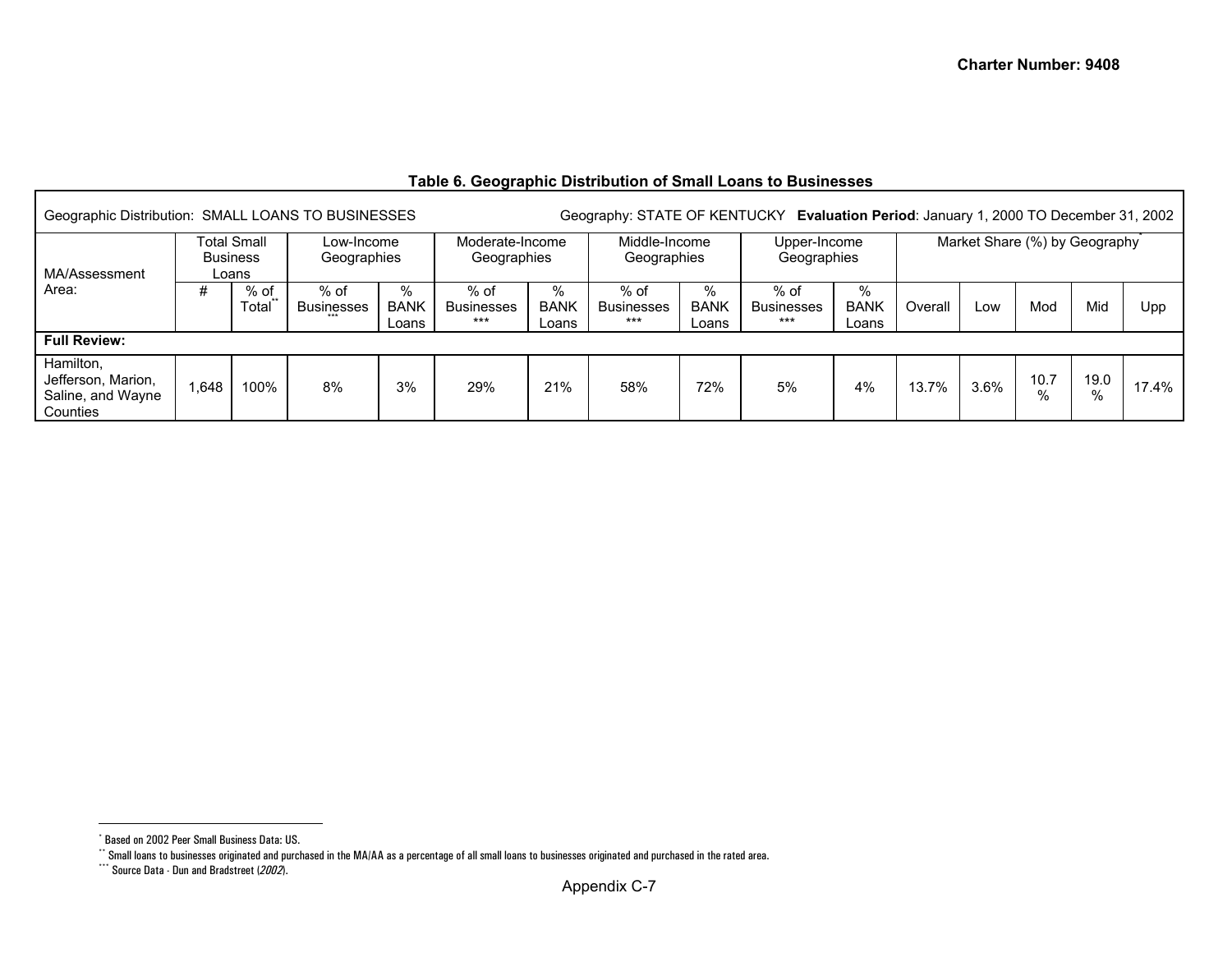#### **Table 7. Geographic Distribution of Small Loans to Farms**

<span id="page-29-2"></span><span id="page-29-1"></span><span id="page-29-0"></span>

| Geographic Distribution: SMALL LOANS TO FARMS                        |                                                                                      |       |                  |                 |                    |                                | Geography: STATE OF ILLINOIS |                              |                  | Evaluation Period: January 1, 2000 TO December 31, 2002 |         |                               |           |           |         |
|----------------------------------------------------------------------|--------------------------------------------------------------------------------------|-------|------------------|-----------------|--------------------|--------------------------------|------------------------------|------------------------------|------------------|---------------------------------------------------------|---------|-------------------------------|-----------|-----------|---------|
|                                                                      | <b>Total Small</b><br>Low-Income<br>Geographies<br>Farm Loans<br>#<br>$%$ of<br>% of |       |                  |                 |                    | Moderate-Income<br>Geographies |                              | Middle-Income<br>Geographies |                  | Upper-Income<br>Geographies                             |         | Market Share (%) by Geography |           |           |         |
| MA/Assessment Area:                                                  |                                                                                      | Total | $+ + +$<br>Farms | % BANK<br>Loans | $%$ of<br>Farms*** | % BANK<br>Loans                | $%$ of<br>Farms***           | % BANK<br>Loans              | % of<br>Farms*** | % BANK<br>Loans                                         | Overall | LOW                           | Mod       | Mid       | Upp     |
| <b>Full Review:</b>                                                  |                                                                                      |       |                  |                 |                    |                                |                              |                              |                  |                                                         |         |                               |           |           |         |
| Hamilton, Jefferson,<br>Marion, Saline, and<br><b>Wayne Counties</b> | ,240                                                                                 | 100%  | 2%               | 1%              | 22%                | 12%                            | 75%                          | 87%                          | $1\%$            | $1\%$                                                   | 45.6%   | 5.9%                          | 42.7<br>% | 49.3<br>% | $0.0\%$ |

<sup>\*</sup> Based on 2002 Peer Small Business Data: US.

 $^{\circ}$  Small loans to farms originated and purchased in the MA/AA as a percentage of all small loans to farms originated and purchased in the rated area.

<sup>\*\*\*</sup> Source Data - Dun and Bradstreet (2002).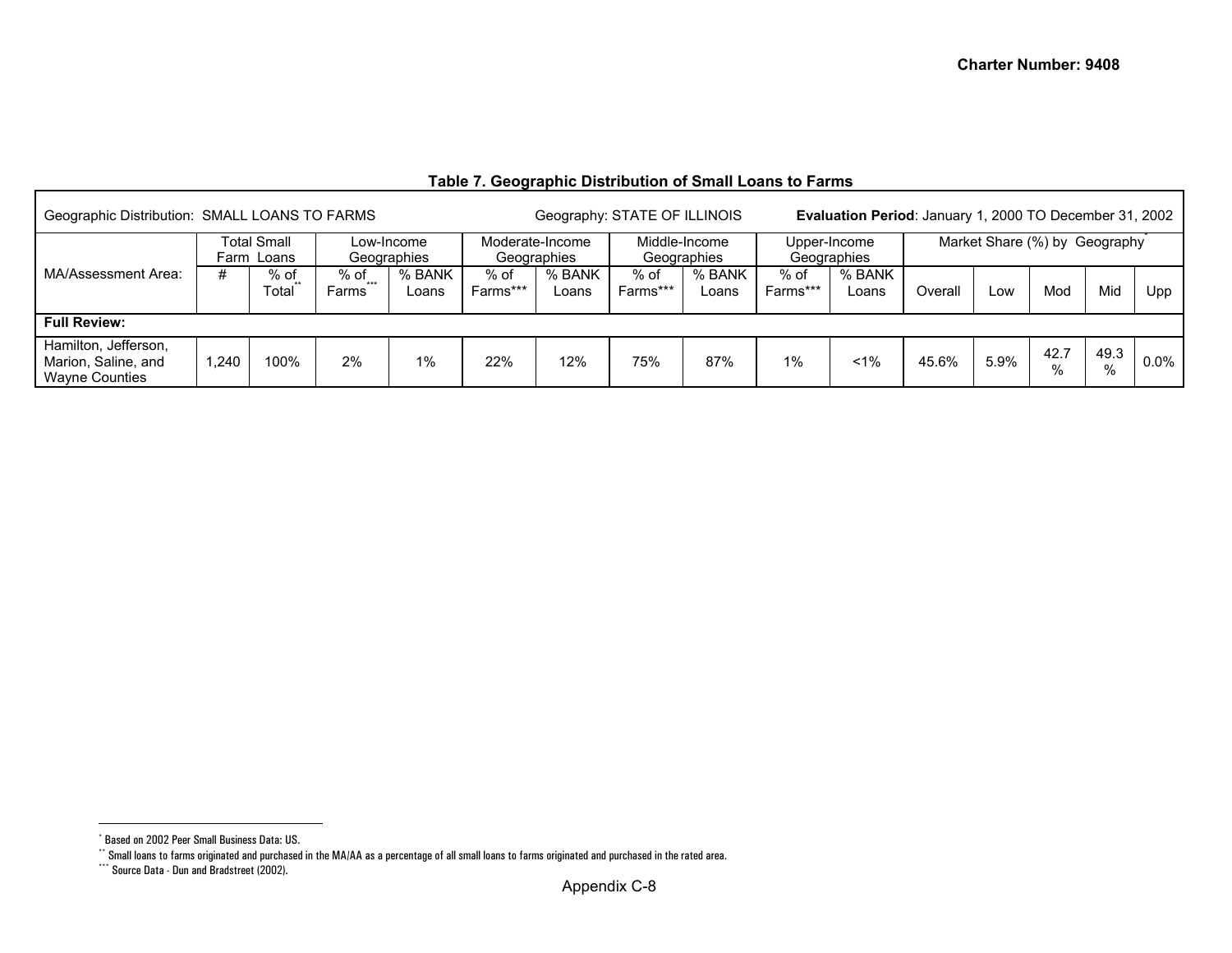#### **Table 8. Borrower Distribution of Home Purchase Loans**

<span id="page-30-3"></span><span id="page-30-2"></span><span id="page-30-1"></span><span id="page-30-0"></span>

| <b>Borrower Distribution: HOME PURCHASE</b>                          |     |                                        |                                |                                        |                                     | Geography: STATE OF ILLINOIS |                        |                                   |                        | Evaluation Period: January 1, 2001 TO December 31, 2002 |             |           |              |           |           |
|----------------------------------------------------------------------|-----|----------------------------------------|--------------------------------|----------------------------------------|-------------------------------------|------------------------------|------------------------|-----------------------------------|------------------------|---------------------------------------------------------|-------------|-----------|--------------|-----------|-----------|
| MA/Assessment Area:                                                  |     | <b>Total Home</b><br>Purchase<br>Loans | Low-Income<br><b>Borrowers</b> |                                        | Moderate-Income<br><b>Borrowers</b> |                              |                        | Middle-Income<br><b>Borrowers</b> |                        | Upper-Income<br><b>Borrowers</b>                        |             |           | Market Share |           |           |
|                                                                      | #   | % of<br>Total                          | ℅<br>$***$<br><b>Families</b>  | %<br><b>BANK</b><br>$+ + + +$<br>Loans | %<br><b>Families</b><br>$***$       | % BANK<br>Loans****          | %<br>Families<br>$***$ | % BANK<br>Loans****               | %<br>Families<br>$***$ | % BANK<br>Loans****                                     | Over<br>all | Low       | Mod          | Mid       | Upp       |
| <b>Full Review:</b>                                                  |     |                                        |                                |                                        |                                     |                              |                        |                                   |                        |                                                         |             |           |              |           |           |
| Hamilton, Jefferson,<br>Marion, Saline, and<br><b>Wayne Counties</b> | 215 | 100%                                   | 25%                            | 16%                                    | 19%                                 | 25%                          | 22%                    | 28%                               | 34%                    | 31%                                                     | <b>NA</b>   | <b>NA</b> | <b>NA</b>    | <b>NA</b> | <b>NA</b> |

<sup>\*</sup> Based on 2002 Peer Mortgage Data: Central Region.

<sup>\*\*</sup> As a percentage of loans with borrower income information available.

<sup>\*\*\*</sup> Percentage of Families is based on the 1990 Census information.

<sup>\*\*\*\*</sup> Home purchase loans originated and purchased in the MA/AA as a percentage of all home purchase loans originated and purchased in the rated area.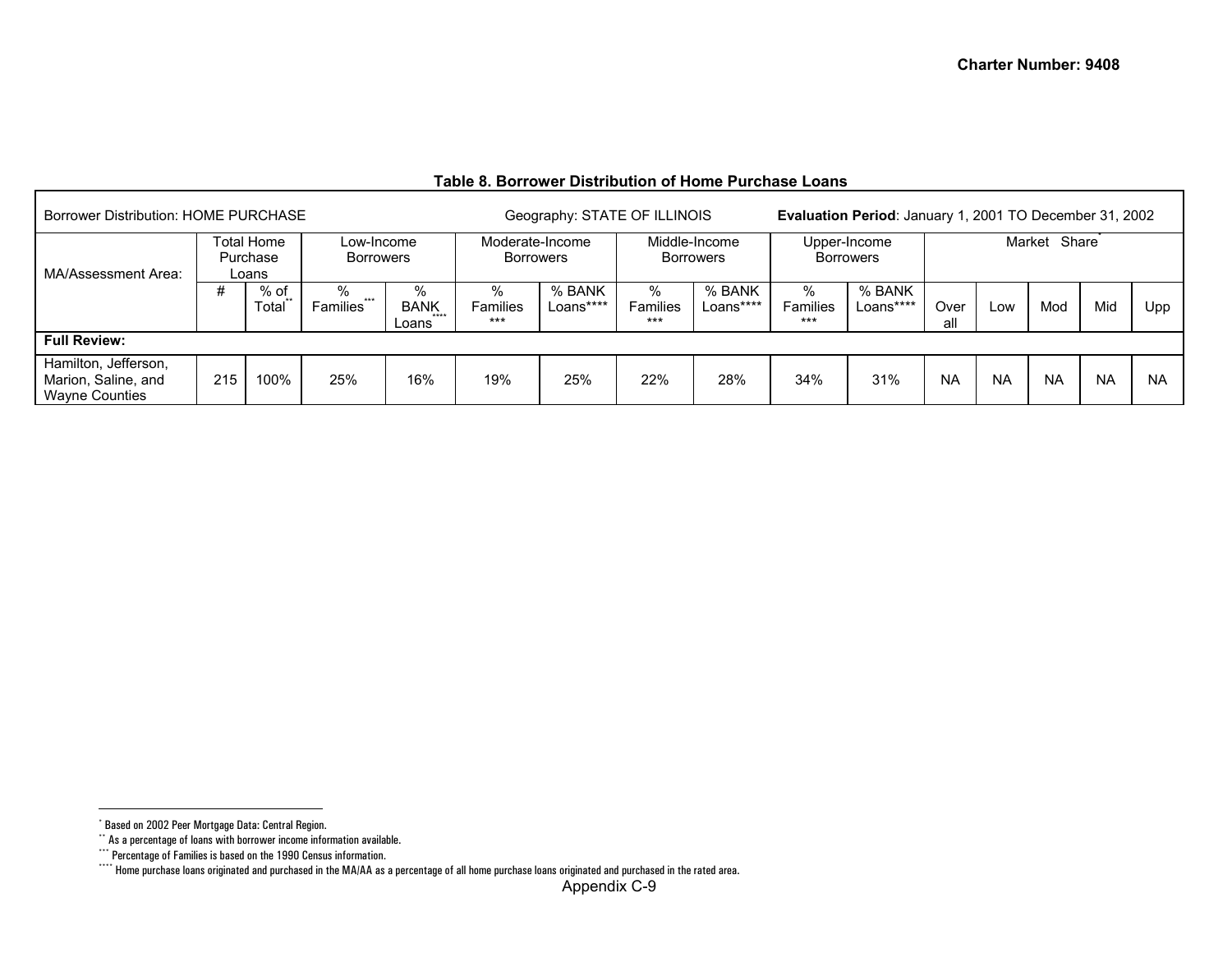#### **Table 10. Borrower Distribution of Home Mortgage Refinance Loans**

<span id="page-31-3"></span><span id="page-31-2"></span><span id="page-31-1"></span><span id="page-31-0"></span>

| Borrower Distribution: HOME MORTGAGE REFINANCE<br>Total Home<br>Low-Income<br>Mortgage<br><b>Borrowers</b><br>Refinance |     |               |                        |                 |                               |                                     | Geography: STATE OF ILLINOIS |                                   |                        | Evaluation Period: January 1, 2001 TO December 31, 2002 |             |           |              |           |           |
|-------------------------------------------------------------------------------------------------------------------------|-----|---------------|------------------------|-----------------|-------------------------------|-------------------------------------|------------------------------|-----------------------------------|------------------------|---------------------------------------------------------|-------------|-----------|--------------|-----------|-----------|
| MA/Assessment Area:                                                                                                     |     | Loans         |                        |                 |                               | Moderate-Income<br><b>Borrowers</b> |                              | Middle-Income<br><b>Borrowers</b> |                        | Upper-Income<br><b>Borrowers</b>                        |             |           | Market Share |           |           |
|                                                                                                                         |     | % of<br>Total | ℅<br>Families<br>$***$ | % BANK<br>Loans | %<br><b>Families</b><br>$***$ | % BANK<br>Loans****                 | %<br>Families<br>$***$       | % BANK<br>Loans****               | %<br>Families<br>$***$ | % BANK<br>Loans****                                     | Over<br>all | Low       | Mod          | Mid       | Upp.      |
| <b>Full Review:</b>                                                                                                     |     |               |                        |                 |                               |                                     |                              |                                   |                        |                                                         |             |           |              |           |           |
| Hamilton, Jefferson,<br>Marion, Saline, and<br><b>Wayne Counties</b>                                                    | 466 | 100%          | 25%                    | 6%              | 19%                           | 15%                                 | 22%                          | 23%                               | 34%                    | 56%                                                     | <b>NA</b>   | <b>NA</b> | <b>NA</b>    | <b>NA</b> | <b>NA</b> |

<sup>\*</sup> Based on 2002 Peer Mortgage Data: Central Region.

<sup>\*\*</sup> As a percentage of loans with borrower income information available.

<sup>\*\*\*</sup> Percentage of Families is based on the 1990 Census information.

<sup>\*\*\*\*</sup> Home mortgage refinance loans originated and purchased in the MA/AA as a percentage of all home mortgage refinance loans originated and purchased in the rated area.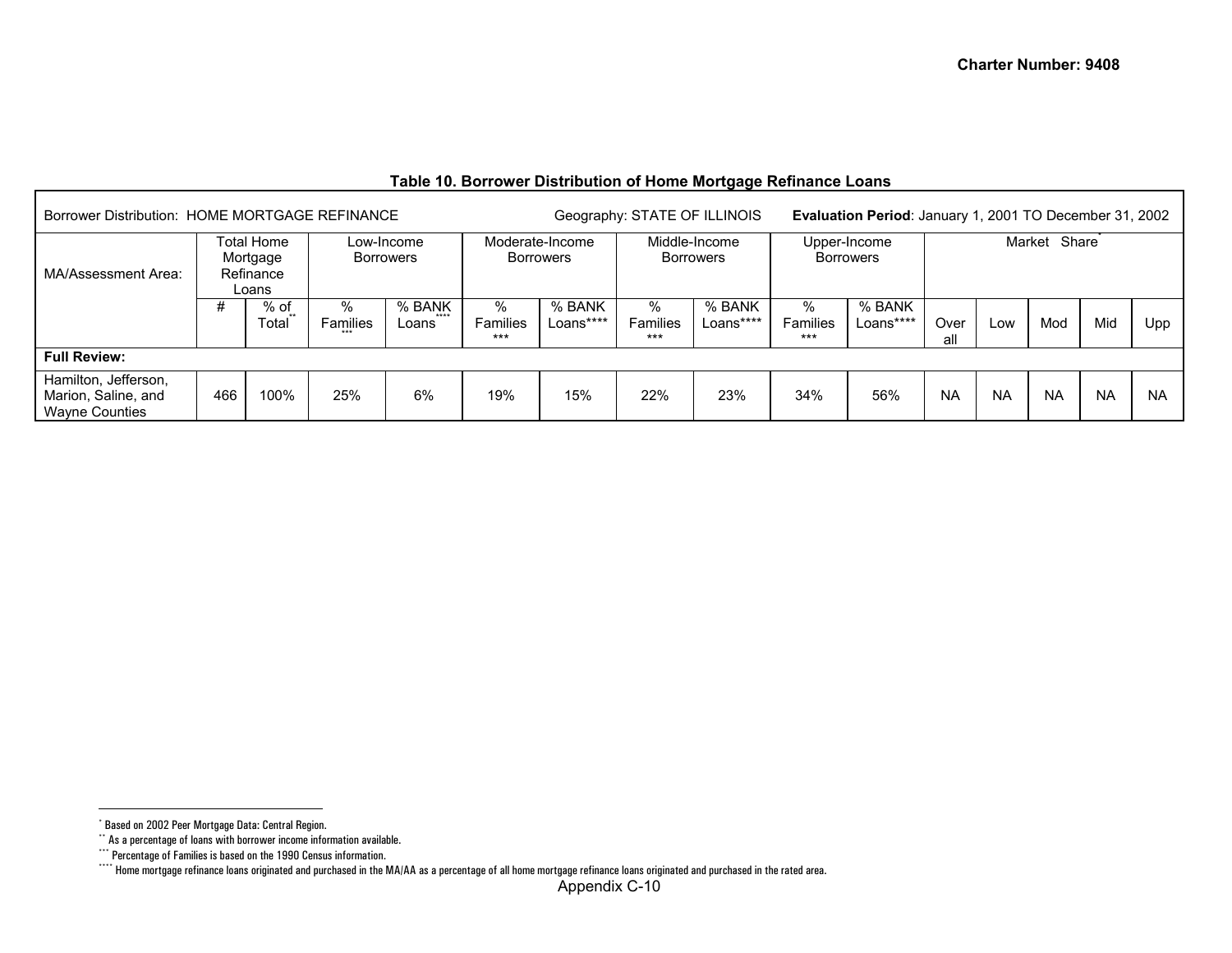<span id="page-32-3"></span><span id="page-32-2"></span><span id="page-32-1"></span><span id="page-32-0"></span>

| Borrower Distribution: SMALL LOANS TO BUSINESSES                     |       |                                              |                    |                                                   |                      | Geography: STATE OF ILLINOIS                         | Evaluation Period: January 1, 2000 TO December 31, 2002 |       |                            |
|----------------------------------------------------------------------|-------|----------------------------------------------|--------------------|---------------------------------------------------|----------------------|------------------------------------------------------|---------------------------------------------------------|-------|----------------------------|
|                                                                      |       | Total Small<br>Loans to<br><b>Businesses</b> | or less            | <b>Businesses With</b><br>Revenues of \$1 million |                      | Loans by Original Amount Regardless of Business Size |                                                         |       | Market Share <sup>®</sup>  |
| MA/Assessment Area:                                                  | #     | % of<br>Total                                | % of<br>Businesses | % BANK<br>Loans                                   | \$100,000 or<br>less | >\$100,000 to<br>\$250,000                           | >\$250,000 to<br>\$1,000,000                            | All   | Rev \$1 Million or<br>Less |
| <b>Full Review:</b>                                                  |       |                                              |                    |                                                   |                      |                                                      |                                                         |       |                            |
| Hamilton, Jefferson,<br>Marion, Saline, and<br><b>Wayne Counties</b> | 1.648 | 100%                                         | 80%                | 92%                                               | 89%                  | 8%                                                   | 3%                                                      | 13.7% | 34.1%                      |

#### **Table 11. Borrower Distribution of Small Loans to Businesses**

<sup>\*</sup> Based on 2002 Peer Small Business Data: US.

\*\* Small loans to businesses originated and purchased in the MA/AA as a percentage of all small loans to businesses originated and purchased in the rated area.

<sup>\*\*\*</sup> Businesses with revenues of \$1 million or less as a percentage of all businesses (Source D&B - 2002).

Examples of the Bank. The Sandy of the Bank and the Sandy Constant of the Bank and the Bank and the Bank and the Bank and the Bank and part of small loans to businesses with revenues of \$1 million or less as a percentage o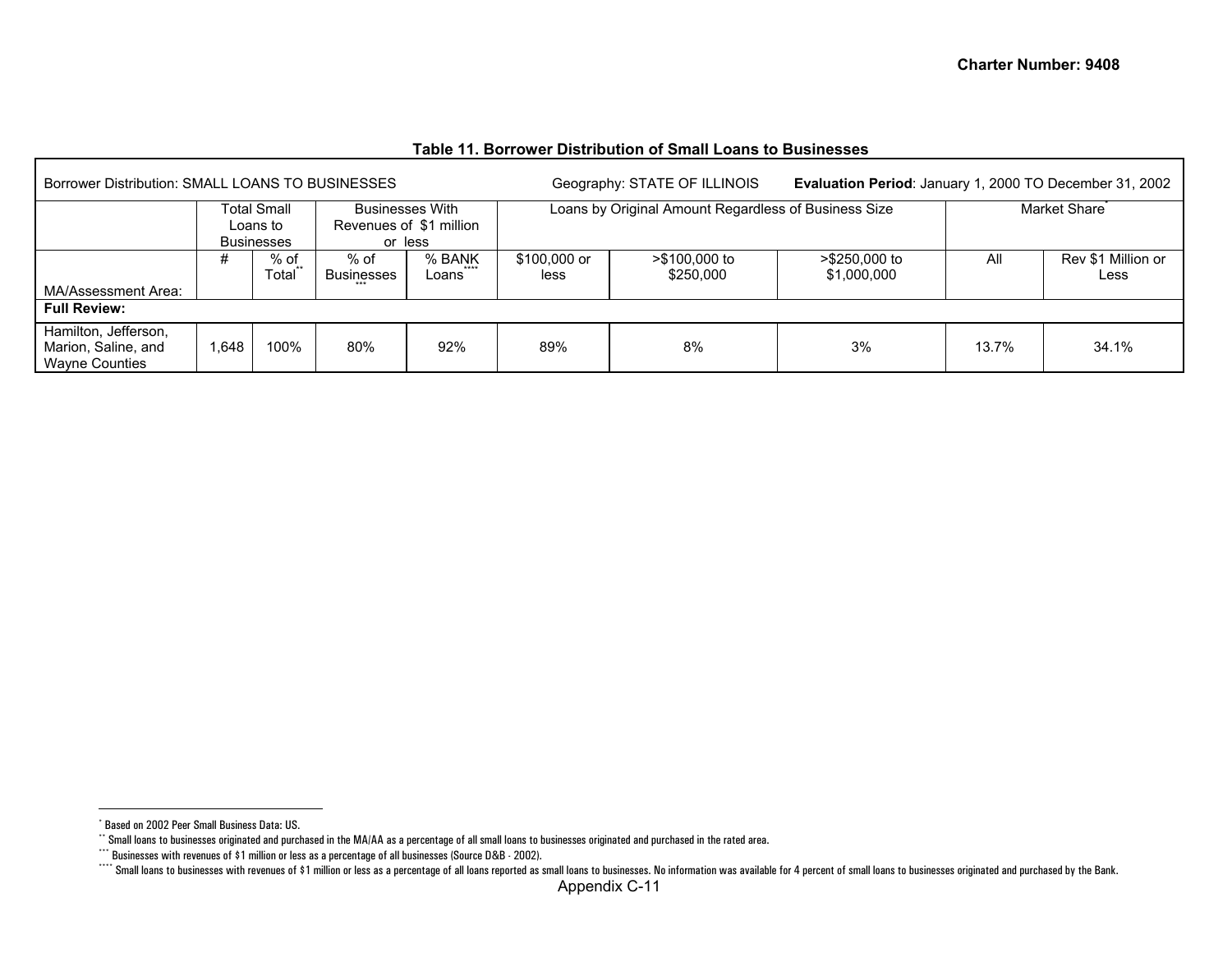<span id="page-33-3"></span><span id="page-33-2"></span><span id="page-33-1"></span><span id="page-33-0"></span>

| Borrower Distribution: SMALL LOANS TO FARMS                          |                               |      |                                               |                 |                      | Geography: STATE OF ILLINOIS                     | Evaluation Period: January 1, 2000 TO December 31, 2002 |              |                            |  |  |  |
|----------------------------------------------------------------------|-------------------------------|------|-----------------------------------------------|-----------------|----------------------|--------------------------------------------------|---------------------------------------------------------|--------------|----------------------------|--|--|--|
| MA/Assessment Area:                                                  | Total Small<br>Loans to Farms |      | Farms With Revenues of<br>\$1 million or less |                 |                      | Loans by Original Amount Regardless of Farm Size |                                                         | Market Share |                            |  |  |  |
|                                                                      | #<br>% of<br>Total            |      | % of<br>$+ + +$<br>Farms                      | % BANK<br>Loans | \$100,000 or<br>less | >\$100,000 to<br>\$250,000                       | >\$250,000 to<br>\$500,000                              | All          | Rev \$1 Million or<br>Less |  |  |  |
| <b>Full Review:</b>                                                  |                               |      |                                               |                 |                      |                                                  |                                                         |              |                            |  |  |  |
| Hamilton, Jefferson,<br>Marion, Saline, and<br><b>Wayne Counties</b> | ,240                          | 100% | 98%                                           | 100%            | 87%                  | 11%                                              | 2%                                                      | 45.6%        | 50.8%                      |  |  |  |

#### **Table 12. Borrower Distribution of Small Loans to Farms**

<sup>\*</sup> Based on 2002 Peer Small Business Data: US.

\*\* Small loans to farms originated and purchased in the MA/AA as a percentage of all small loans to farms originated and purchased in the rated area.

<sup>\*\*\*</sup> Farms with revenues of \$1 million or less as a percentage of all farms (Source D&B - 2002).

<sup>\*\*\*\*</sup> Small loans to farms with revenues of \$1 million or less as a percentage of all loans reported as small loans to farms. No information was available for 4 percent of small loans to farms originated and purchased by Ba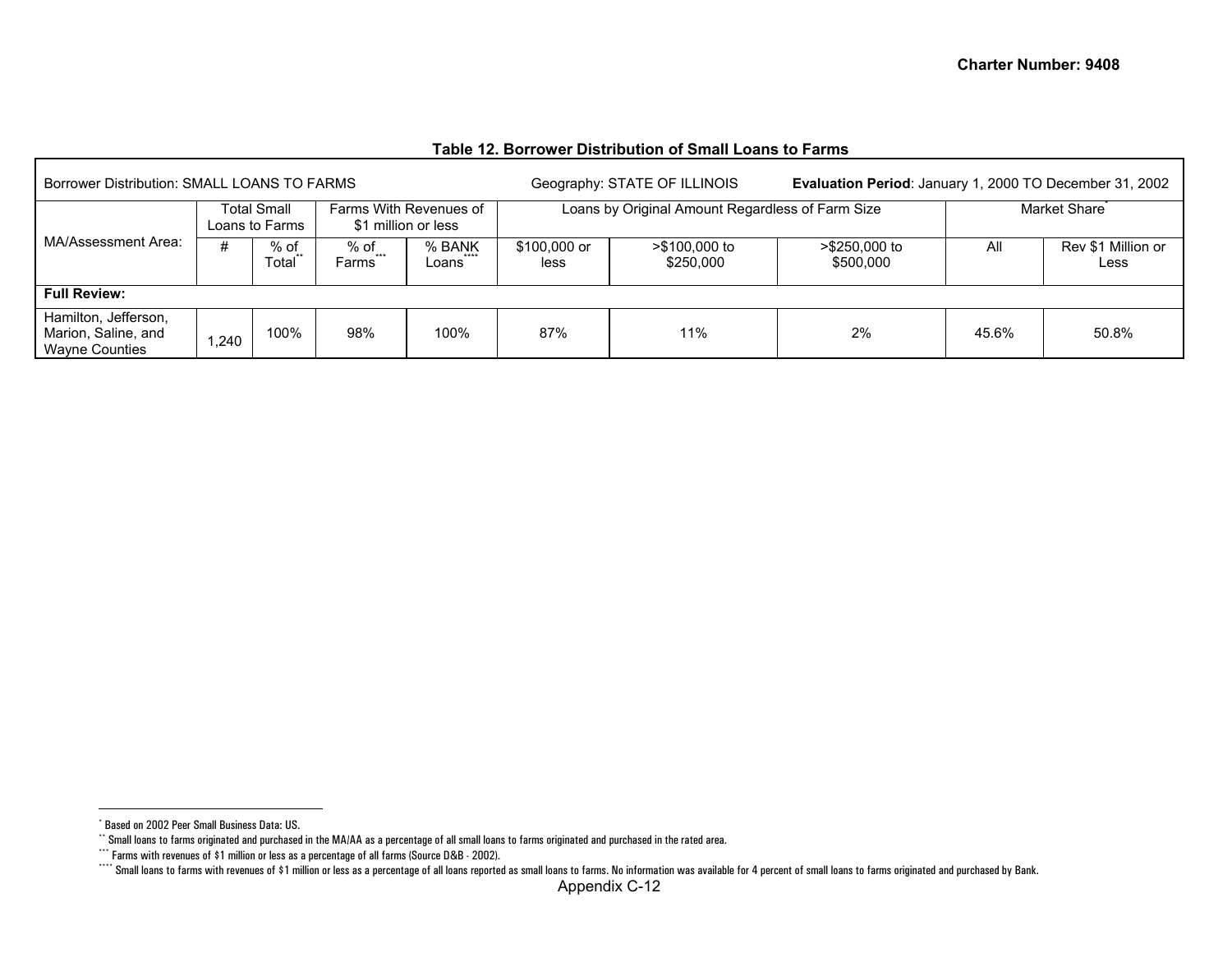#### **Table 14. Qualified Investments**

<span id="page-34-1"></span><span id="page-34-0"></span>

| QUALIFIED INVESTMENTS                                                |   |                          |   | Geography: STATE OF ILLINOIS      |   | <b>Evaluation Period: November 18, 1998 TO December 31, 2003</b> |                      |    |           |  |  |  |
|----------------------------------------------------------------------|---|--------------------------|---|-----------------------------------|---|------------------------------------------------------------------|----------------------|----|-----------|--|--|--|
| MA/Assessment Area:                                                  |   | Prior Period Investments |   | <b>Current Period Investments</b> |   | Total Investments                                                | Unfunded Commitments |    |           |  |  |  |
|                                                                      |   | \$(000's)                |   | \$(000's)                         |   | \$(000's)                                                        | % of Total           | Ŧ. | \$(000's) |  |  |  |
| <b>Full Review:</b>                                                  |   |                          |   |                                   |   |                                                                  |                      |    |           |  |  |  |
| Hamilton, Jefferson,<br>Marion, Saline, and<br><b>Wayne Counties</b> | ⌒ | \$98                     | 3 | \$1,001                           | 5 | \$1,099                                                          | 100%                 |    | \$0       |  |  |  |

<sup>\* &#</sup>x27;Prior Period Investments' means investments made in a previous evaluation period that are outstanding as of the examination date.

 $``$  'Unfunded Commitments' means legally binding investment commitments that are tracked and recorded by the institution's financial reporting system.